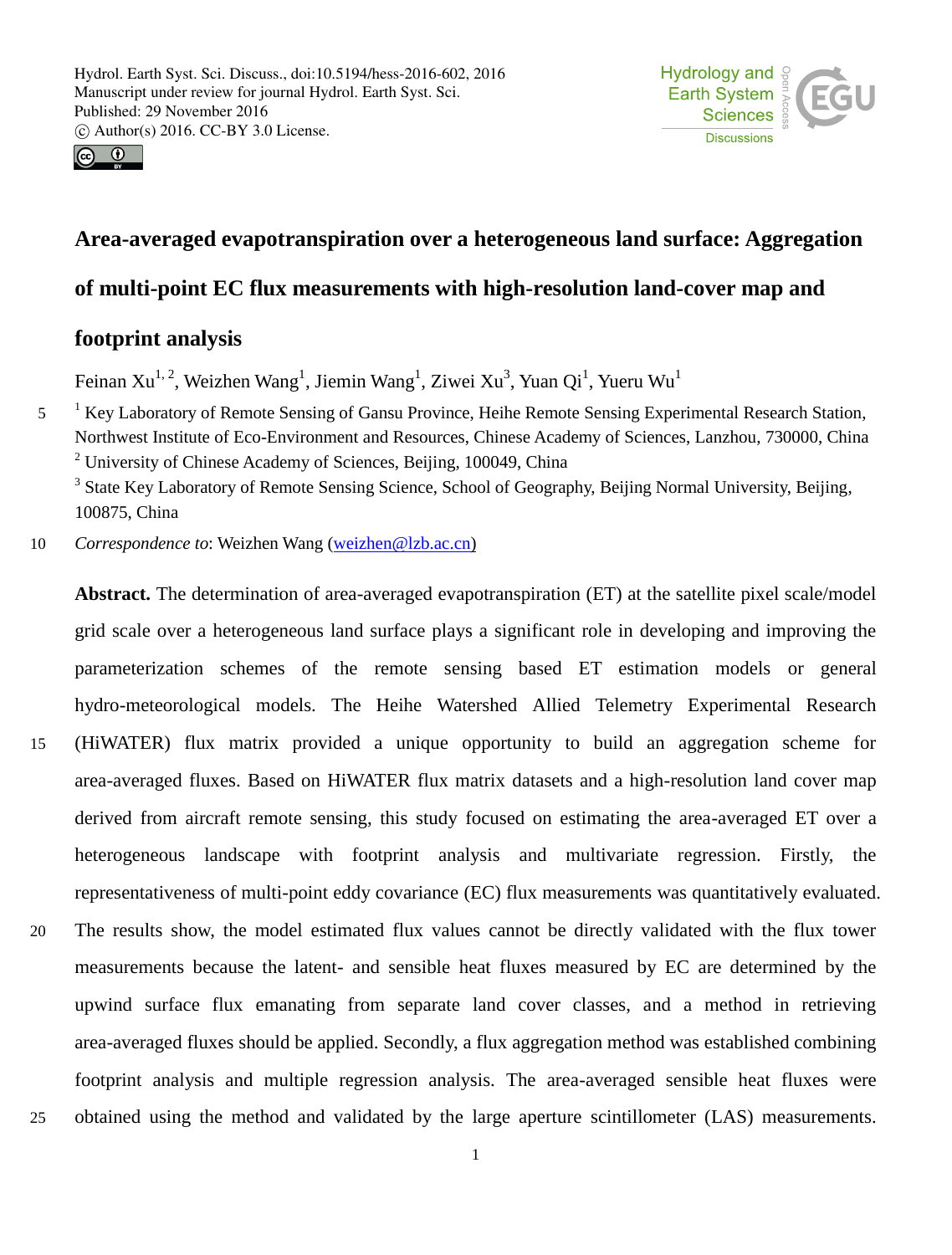



Finally, the area-averaged ET of the kernel experimental area of HiWATER was estimated through the flux aggregation schemes. The aggregated results were then regarded as ground truth for the remotely-sensed ET products. These findings demonstrate that the refined flux integration technique is a better method to determine the heterogeneous surface fluxes.

## 5 **1 Introduction**

Land surface evapotranspiration (ET) is not only a key component in the regional water circulation, but also essential in the surface energy balances and land surface process. Under the condition of increasing shortage of water resources, high precision estimation of ET at regional scale is essential for those research fields, such as the management of basin water resources, regional planning and the 10 sustainable development of agriculture (Wang et al., 2003). Currently, the commonly used methods for acquisition of regional ET are ground-based observation, remote sensing based estimation and model simulation, respectively.

The earth's surface is always characterized by spatial heterogeneity, and large land surface heterogeneity affects the exchange of momentum, heat, and water between the land surface and 15 atmosphere (Mengelkamp et al., 2006). Indeed, the surface heterogeneity caused either by the contrast in soil moisture or vegetation type generates a large spatial variability of fluxes which limit the use of the eddy covariance (EC) system, unless one deploys a network of EC devices (Ezzahar et al., 2009b). Flux tower group can quantify the turbulent exchange of energy and mass between the atmosphere and a variety of surface types (Sellers et al., 1995), and these local point measurements need to be aggregated 20 to provide a meaningful area averaged fluxes (André et al., 1986). If special aggregation rules for local flux measurements are applied, measurements can provide averaged fluxes at model grid scale (Beyrich et al., 2006;Mahrt et al., 2001). But given the EC network's high price and the requirement for their continuous maintenance, the large aperture scintillometer (LAS) is a useful alternative method for directly measurements of area-averaged sensible heat fluxes  $(1 - 5 \text{ km})$  (Ezzahar et al., 2009b; Ezzahar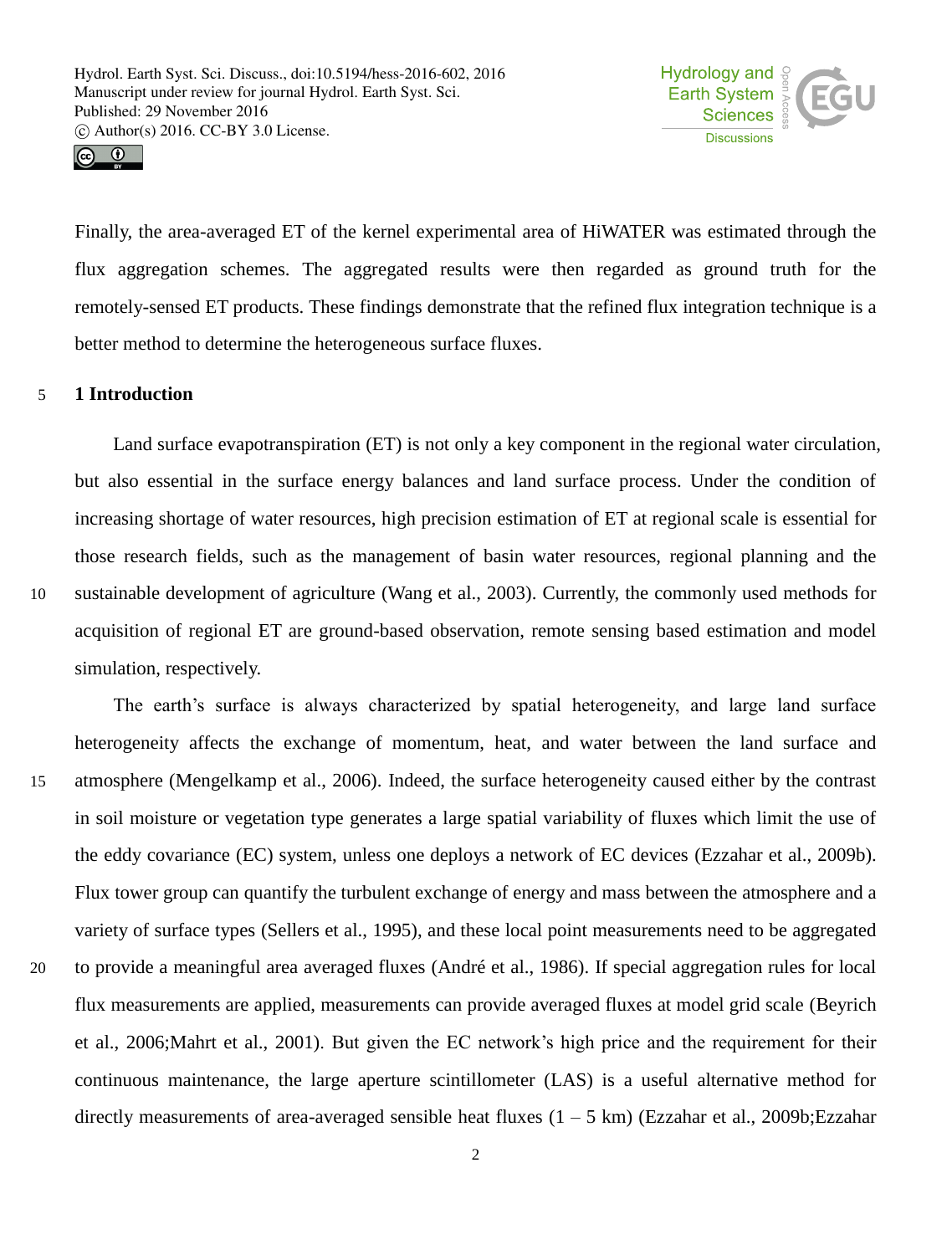



and Chehbouni, 2009).

Satellite remote sensing have been considered as a promising data source for deriving regional ET data with the development of remote sensing technique (Ezzahar et al., 2009a). In response to increasing demand for spatially distributed hydrologic information, many satellite-based approaches 5 have been developed for routine monitoring of ET at regional scale (Anderson et al., 2012). Nevertheless, the effectiveness of the satellite-based methods for estimating ET must be fully assessed by ground-based area-averaged flux measurements, due to the uncertainties of model inputs and parameterization schemes (Wang et al., 2003). Furthermore, there is a bias in directly comparing a satellite-based ET estimation with in-situ measurements, because of their spatial-scale mismatch and 10 spatial heterogeneity at the sub-pixel scale (Jia et al., 2012).

General atmospheric-hydrological models (e.g., Numerical Weather Prediction) can adequately describe the interaction between the atmosphere and the underlying surface using complex parameterization schemes. The development and validation of these models are usually based on measurements performed over homogeneous land surfaces. While the assumption of homogeneity might 15 be justified at the local scale (10 m –  $10^3$  m), it is often violated at the scale of the grid resolution of current regional atmospheric models (about  $10^4$  m) (Beyrich et al., 2006;Beyrich and Mengelkamp, 2006). Therefore, it is significantly important to determine the area-averaged surface fluxes at the satellite pixel scale/model grid scale ( $10^3$  m –  $10^4$  m) for the evaluation of general hydro-meteorological models and remotely sensed products.

20 A number of international field experiments have been performed over heterogeneous land surfaces in different geographical and climate regions of the earth in recent decades (Mengelkamp et al., 2006;Beyrich et al., 2006;Wang, 1999), such as HAPEX–MOBILHY (André et al., 1986), FIFE (Sellers et al., 1988), HAPEX-SAHEL (Goutorbe et al., 1994), BOREAS (Sellers et al., 1995), NOPEX (Halldin et al., 1998), LITFASS-2003 (Mengelkamp et al., 2006). In these experiments, based on multi-point flux 25 measurements, surface fluxes at the model grid scale were obtained using various flux aggregation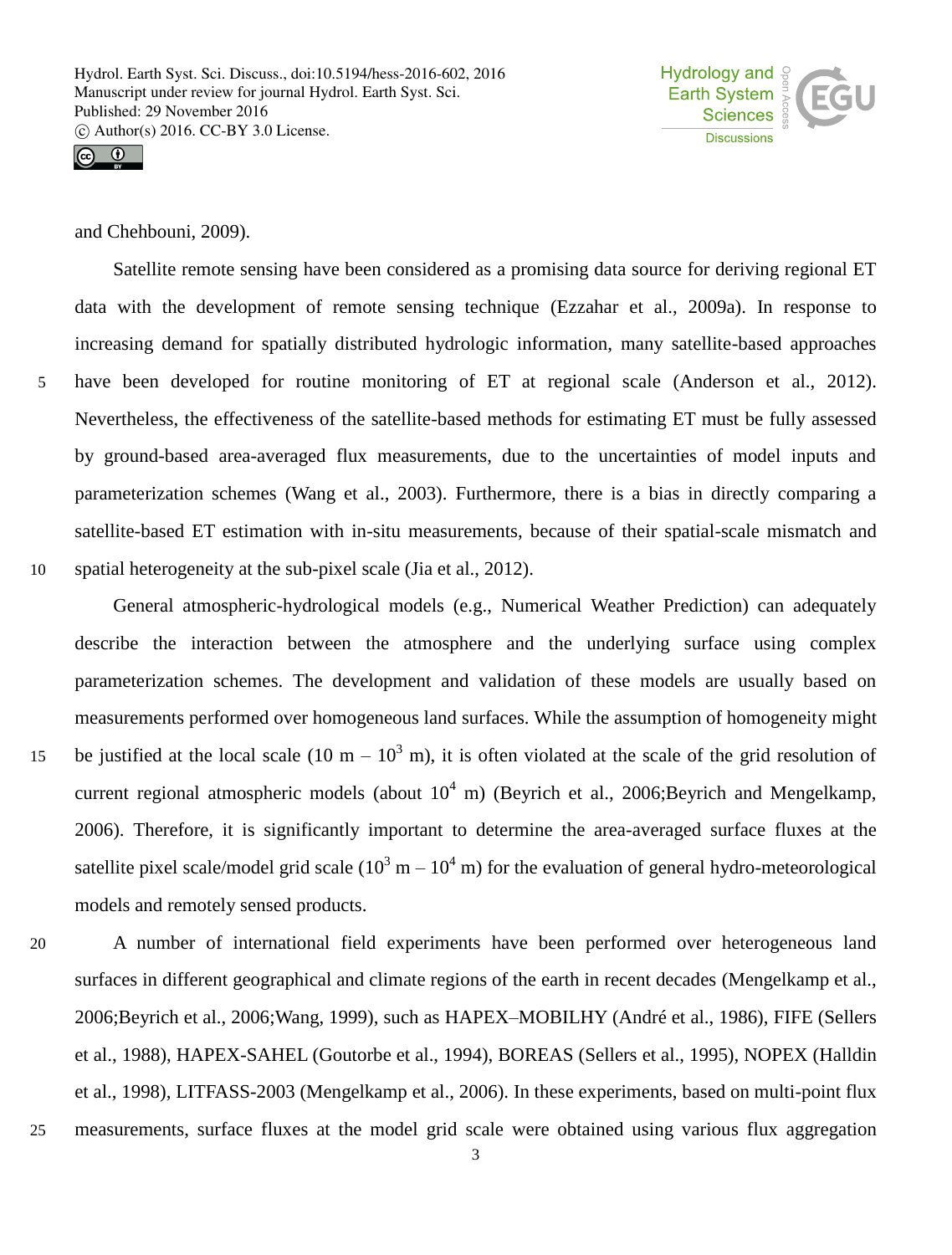



techniques. The aggregated fluxes were also compared with those obtained from LAS systems and remote sensing estimation methods. The simple flux aggregation methods most commonly used in previous studies mainly include: arithmetic average method, the area-weighted method and the footprint-weighted method (Liu et al., 2016). These studies revealed, the combination of area-averaged 5 flux measurements and multi-site flux measurements with simple flux aggregation schemes can provide reasonable estimates over a heterogeneous land surface (Mahrt et al., 2001;Beyrich et al., 2006;Liu et al., 2016).

However, the integration schemes of aforementioned methods assumed, the local flux measurements are representative of the individual surface type. This assumption can certainly lead to 10 some errors, because the surface heterogeneity is also encountered at the field scale (Ezzahar et al., 2009c). To overcome this problem, footprint analysis can be an operational approach for the interpretation of tower flux measurements over a heterogeneous land surface (Schmid, 2002). The development of footprint models provides diagnostic tools to quantify the representative of tower flux measurements for selected sites (Horst and Weil, 1992;Kim et al., 2006). Besides, it had been 15 demonstrated that the footprint climatology can be combined with information provided by satellite image (Kim et al., 2006;Chen et al., 2008). Land cover reflects the combined effects of vegetation, climate, soil and topography, some relationship should be expected between land cover and measured surface fluxes (Ogunjemiyo et al., 2003). Ran et al. (2016) proposed four indicators with footprint analysis and land-cover type map to improve the representative of EC towers and correct the EC flux 20 measurements. But this method didn't obtain the surface fluxes of individual land cover types but just corrected the EC observations with some prior coefficients. Some previous studies have successfully related the aircraft observed fluxes to surface cover types with the combination of footprint models and remotely sensed land classification map (Ogunjemiyo et al., 2003;Kirby et al., 2008;Hutjes et al., 2010). Among these work, a flux dis-aggregation method (Hutjes et al., 2010), developed from former study 25 presented by Ogunjemiyo et al. (2003), would be a promising method for integrate multiple tower-based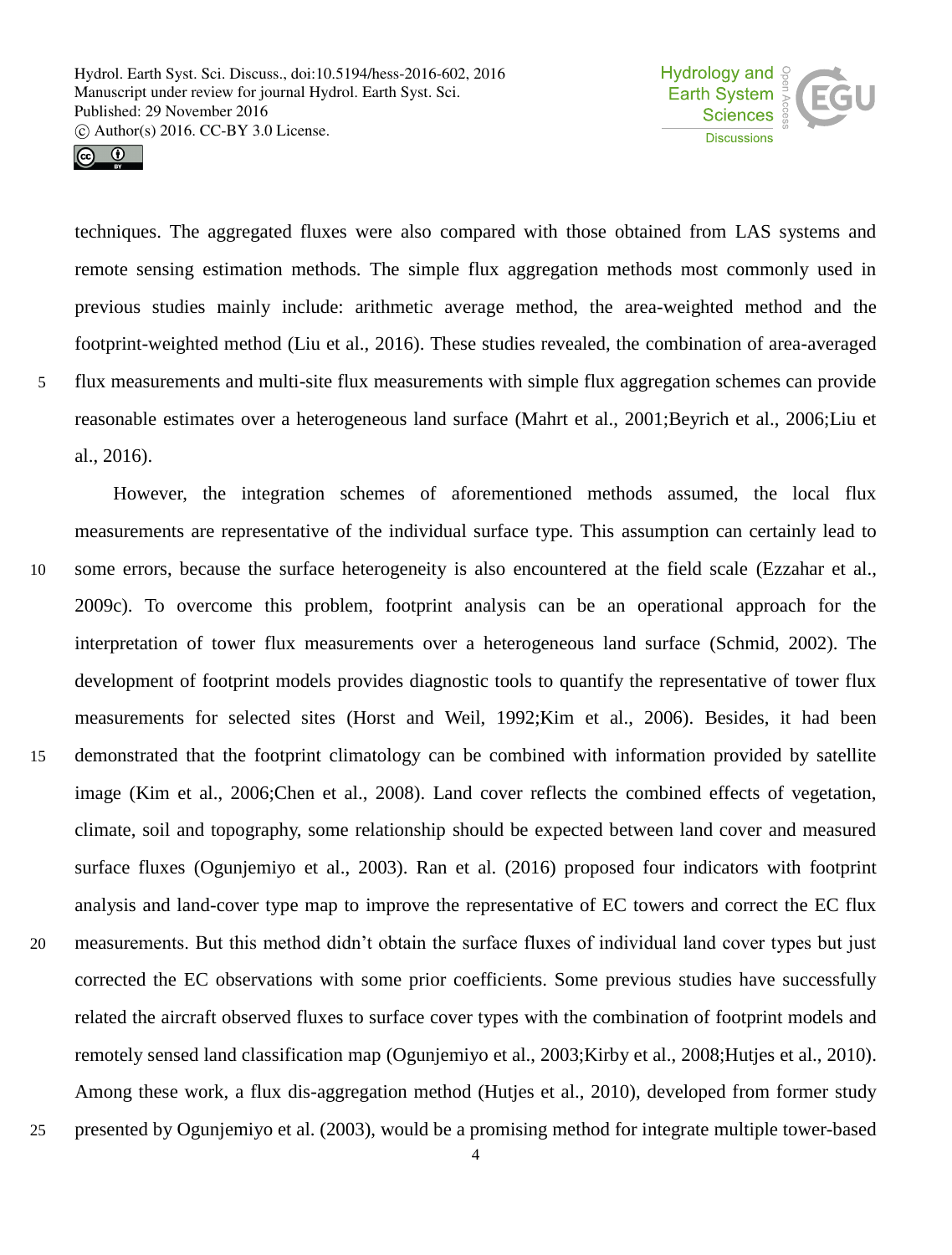

 $\circledcirc$ 

flux measurements to satellite pixel or grid scale. The application of this method in dis-aggregating heterogeneous EC flux measurements to separate land over classes have been not yet fully investigated.

A multi-scale observation experiment on evapotranspiration over a heterogeneous land surface was conducted in the middle reaches of Heihe River Basin during the HiWATER (Heihe Watershed Allied 5 Telemetry Experimental Research) program in 2012 (Li et al., 2013;Liu et al., 2016). A comprehensive flux matrix, consisted of 18 EC systems and four groups of LAS systems within a  $5 \times 5$  km<sup>2</sup> area, was specifically designed to capture the multi-scale characteristics of ET over a heterogeneous landscape during the experiment. HiWATER flux matrix, with an abundant of multi-scale flux measurements, provided a unique opportunity to build an aggregation scheme for area-averaged fluxes over a 10 heterogeneous land surface. The objective of this study was to integrate multi-point EC flux measurements to area-averaged fluxes over a heterogeneous land surface with high resolution land-cover data and footprint analysis. The main issues were as followed: (1) the representative of EC flux matrix was quantitatively evaluated; (2) a flux aggregation scheme was established to estimate area-averaged sensible heat fluxes, taking LAS measurements as reference; (3) the area-averaged 15 evapotranspiration, determined by the developed aggregation method, was regarded as a ground truth for remotely sensed ET products.

#### **2 Study sites and data**

## **2.1 Site description**

This study was based on ground-based observation datasets, collected from the multi-scale flux 20 matrix of HiWATER program from May to September 2012. The kernel experimental area  $(5 \times 5 \text{ km}^2)$ of the multi-scale observation experiment was located in the Yingke and Daman irrigation district within Zhangye oasis. The land-cover types were dominated by maize (72 %), vegetables (5 %), orchard and shelterbelt (8 %), residential area and roads (15 %). As shown by the numbers  $1 - 17$  in the following Fig. 3, 17 sites were installed according to the distribution of crop planting structure and land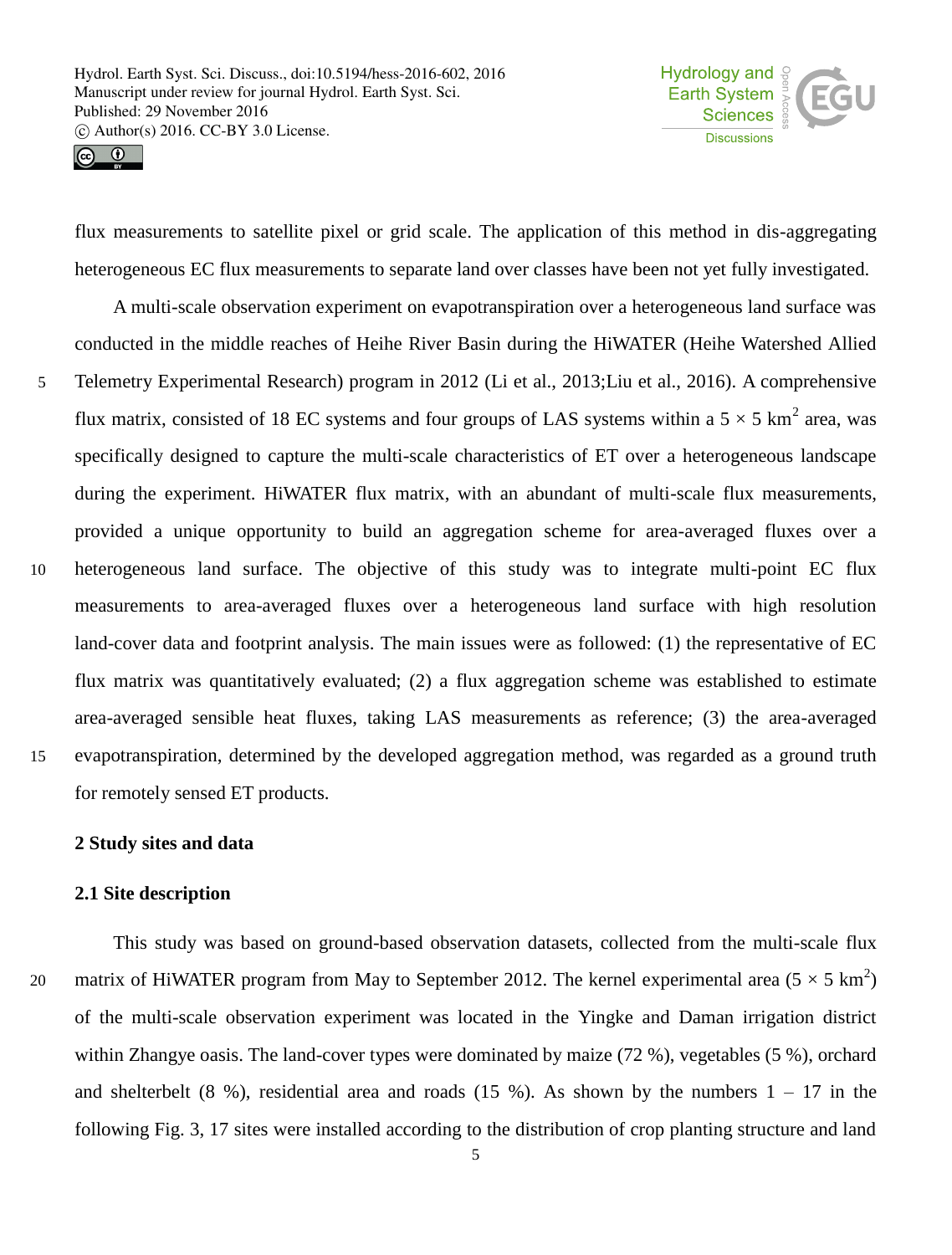



cover. Each of them was equipped with an eddy covariance system (with two layers in site 15) and an automatic weather station (AWS), to capture the exchange process of surface water and energy budget at the local scale and micrometeorological elements near the surface layer. Spatial distribution of EC/AWS systems is shown in Fig. 3, with site 1 of vegetable (pepper) field, site 4 of residential area, 5 site 17 of apple orchard, and the others are in maize fields. Key micrometeorological measurements observed at each AWS included four-component radiation, one or two levels wind / temperature / relative humidity profile, soil temperature / moisture and soil heat flux, etc. Among these sites, site 15 was a superstation equipped with two levels EC system, and seven-level wind speed/direction, air temperature/humidity profiles. 4 paths of large aperture scintillometer devices were installed crossed 10 over the experimental district to obtain area-averaged sensible heat fluxes (see Fig. 3). Details of the EC and LAS systems in the flux matrix were given in Table 1 and Table 2, respectively.

## **2.2 Data collection and processing**

### **2.2.1 Flux data processing**

Data in typical clear days of 29 to 30 June 2012 were selected for the following analysis, including 15 EC data from 16 towers (except site 3 and highest level (34 m) of site 15) and LAS data as well as multi-point micrometeorological data list above. During the two days, there was almost no irrigation in the flux matrix. At first, AWS data sampled at 10 min were averaged to 30 min period. Secondly, careful data processing and quality control for EC and LAS raw data were performed to obtain high quality flux data.

20 The EddyPro software (www.licor.com/eddypro) developed by the American LI-COR company was used to process and calculate the 10 Hz raw EC data into a half hour averaged-flux data with flag  $(0, 1)$ 1, 2) by several steps, including spike removal, time lag correction, coordinate rotation (2-D rotation), frequency response correction, sonic virtual temperature correction, and corrections for density fluctuation (Webb-Pearman-Leuning, WPL). And a quality assessment was performed using the flag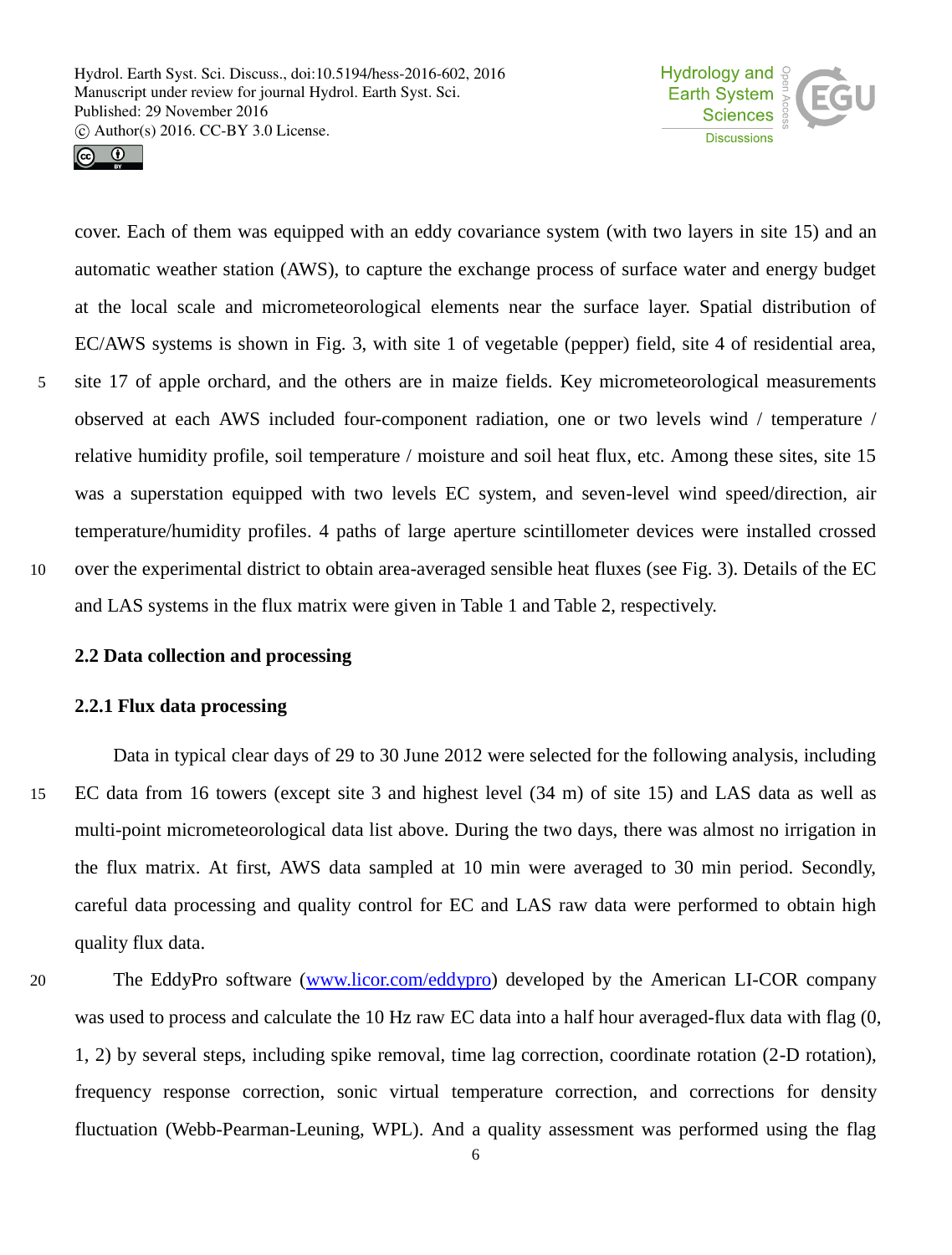

 $\odot$   $\odot$ 

system according to both the stationarity tests and turbulent development tests. Detailed information on the processing steps of EC raw data can be found in Wang et al. (2015) and Xu et al. (2013).

The flux data of flag 2 were discarded, as well as the night data when the friction velocity was below 0.1 m s<sup>-1</sup> (Blanken, 1998;Liu et al., 2011). To obtain daily ET, a gap-filling method based on the 5 nonlinear regression (establishing the relationship between latent heat flux and the net radiation) was used to fill the gaps between the 30 min latent heat flux data. Finally, the daily ET was calculated by summing the half-hourly gap-filled ET to 24 h totals.

The LAS system provided a measurement of the structure parameter for the refractive index of air  $(C_n^2)$  with an output period of 1 min, the raw LAS data were, firstly, averaged to 30 min (the LAS data 10 only observed by the BLS series were collected). Then, the path-average sensible heat fluxes were iteratively calculated combining EC data (e.g. length of stability and Bowen ratio) and meteorological data (e.g. wind speed, air temperature, pressure) based on Moninin—Obukhov Similarity Theory (MOST). To perform the quality control for raw LAS data, the equation  $C_n^2 < 0.193 L^{8/3} \lambda^{1/3} D^{5/3}$  (L is the path length, D is the diameter of optical aperture, and  $\lambda$  is wavelength) was applied to remove the 15 data whose value exceeded the saturated criterion (Ochs and Wilson, 1993). Only sensible heat fluxes from LAS measurements for daytime conditions (8:30 am – 15:30 pm, Beijing Standard Time) were selected in this study.

## **2.2.2 Collection and processing of remote-sensing data products**

The airborne hyper-spectral images over the kernel experimental area of the HiWATER were 20 acquired by the Compact Airborne Spectrographic Imager (CASI) on 29 June 2012. The collected hyper-spectral images had 48 bands that ranged from 380 nm to 1050 nm in wavelength, with the spectral resolution and spatial resolution of 7 nm and 1 m, respectively. The atmospheric correction and geometric rectification of the CASI data were carefully conducted with the ground control points measured simultaneously (Xiao and Wen, 2013). The LiDAR data were acquired by an airborne LiDAR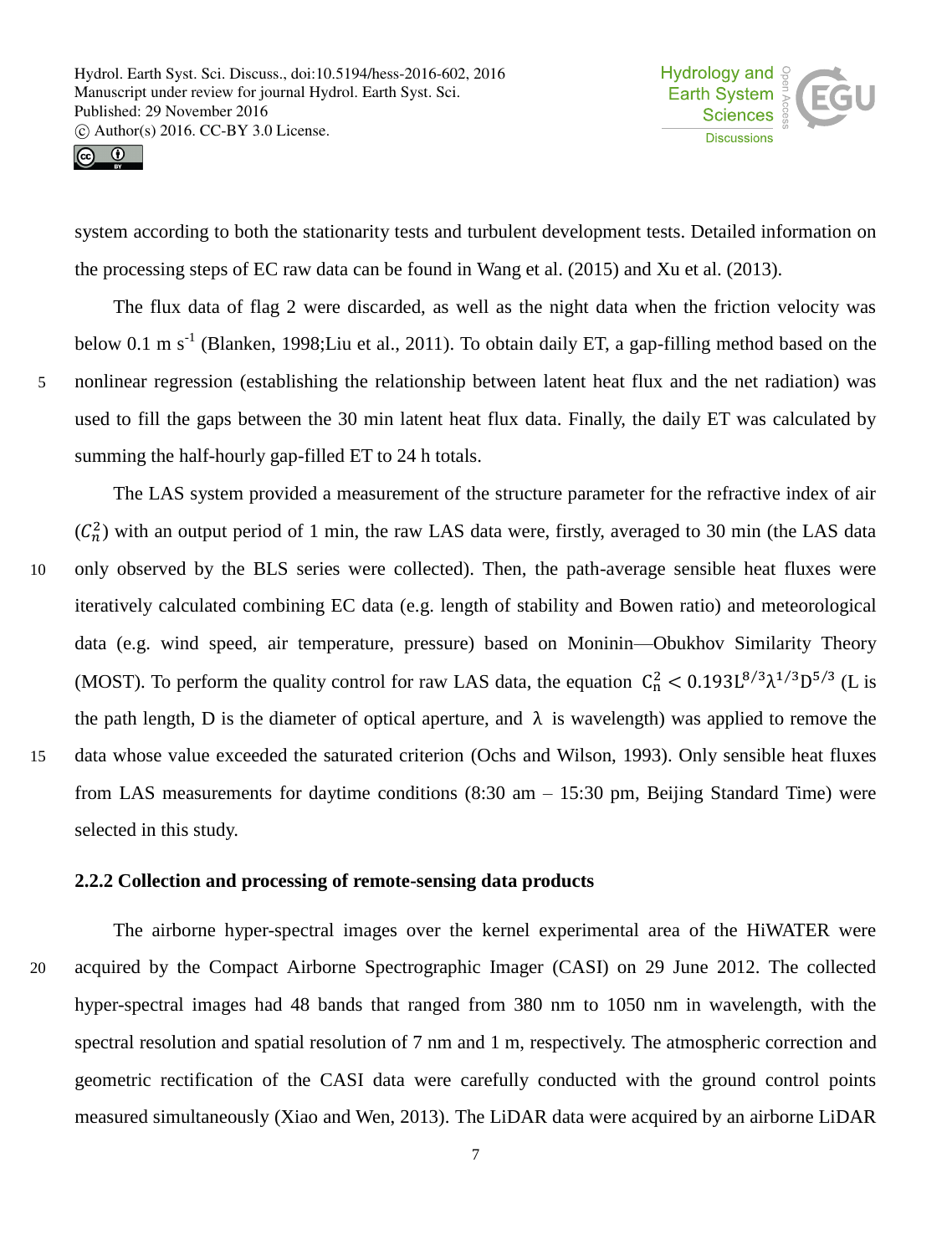

 $\odot$   $\odot$ 

system on 19 July 2012, the average point density of the data was 4 points per  $m<sup>2</sup>$  (Xiao and Wen, 2014). After several steps of processing, the Canopy Height Model (CHM) data were derived from the LiDAR data. Finally, the CASI hyper-spectral images and CHM data were combined to map the high resolution land cover type with an object-based classification method. The classification accuracy of the 1-m land 5 cover map is higher than 90 %, and Kappa coefficient is approximately 0.9. More detailed information on the classification of the map can be found in Liu and Bo (2015).

However, there still occurred land cover misclassification in the collected map, despite high accuracy of the land cover product. One of the reasons is the spectral similarity between different surface cover types. To obtain a much more accurate land cover map, the misclassified patches of land 10 cover in the kernel experimental area were visually and manually revised based on high-resolution CCD images and Google Earth imagery acquired in 2012. Finally, for the aim of this study, the refined 12 kinds of land classification types in the study area were merged into four kinds (maize, vegetables, woods and non-vegetation types) according to crop species and surface types. As shown in Fig. 3 in the Sect. 4.2. Among them, non-vegetation types contain two types of surface cover, namely buildings and 15 road.

In addition, the daily evapotranspiration of a subset of the kernel experiment area (yellow line in Fig. 3) during the intensive observation period was estimated from 1 m airborne CASI data by performing a modified Penman—Monteith (P-M) formula, based on observed meteorological data and a certain assumptions. The estimated results were in agreement with the EC measured values. See Qiao et 20 al. (2015) for details on modified P-M method formulations and inputs requirements.

## **3 Methodology**

## **3.1 Aggregation method combining footprint analysis and multivariate regression**

It is general accepted that an average flux equals the area-weighted sum of the component fluxes emanating from individual land cover classes (Hutjes et al., 2010).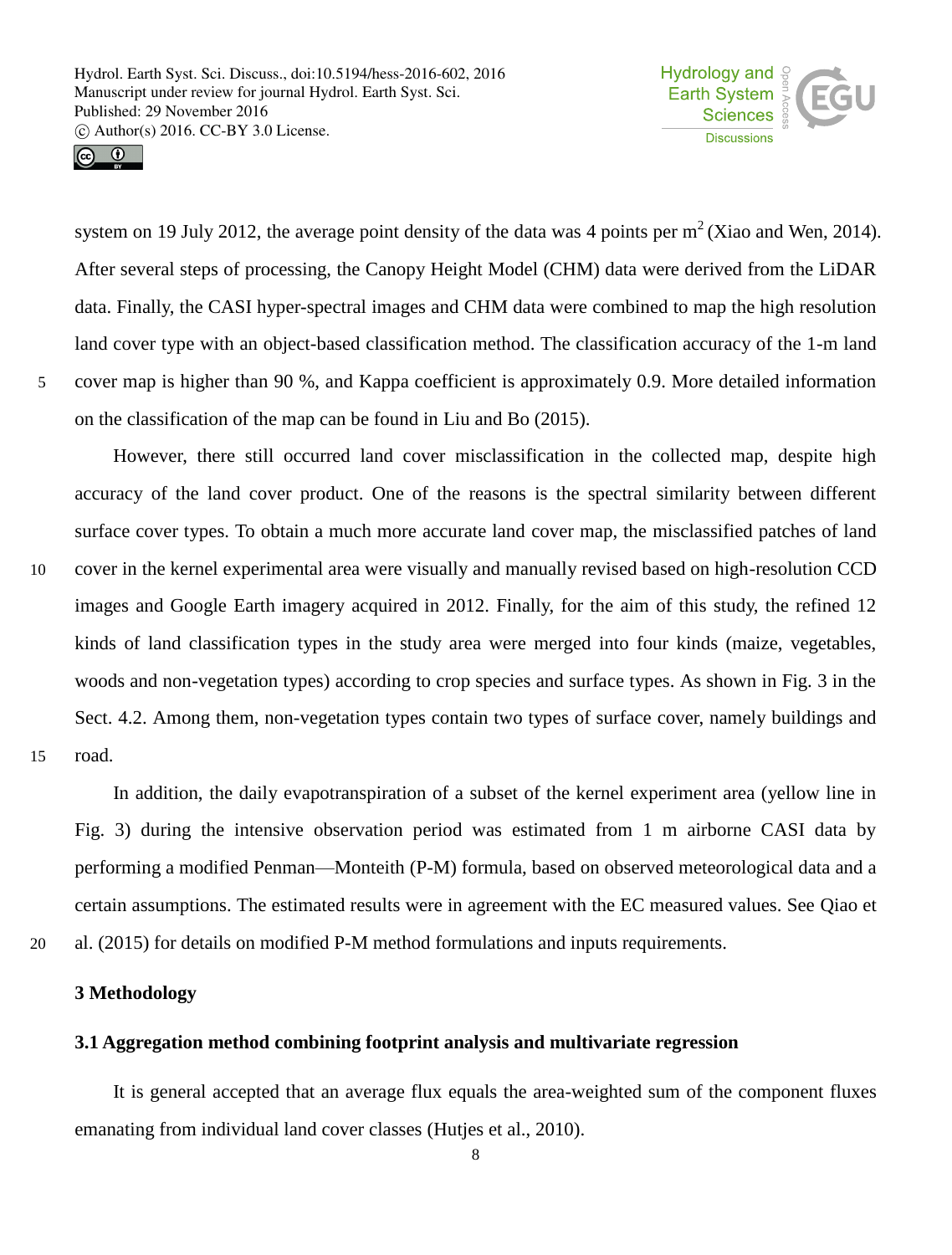



$$
F = \sum_{k=1}^{n} A_k F_k \tag{1}
$$

Where  $F$  is the total flux of any scalar (here the heat and water vapor flux are on the study) for a specified area,  $A_k$  is the fractional coverage of an individual land cover class *k* within that area, and  $F_k$  is the flux emanating from that individual land cover class, *n* is the number of land cover classes that is 5 distinguished in the specified area.

Then, the observed flux ( $F_{\text{obs}}$ ) at height  $z_{\text{m}}$  can be closely related to the true surface flux upwind of measurement point through the footprint function, in continuous form:

$$
F_{obs}(x_{obs}, y_{obs}, z_m) = \int_{-\infty-\infty}^{\infty} \int_{-\infty}^{\infty} F(x, y, 0) w(x, y, z_m) dx dy
$$
 (2)

In Eq. (2),  $x_{obs}$ ,  $y_{obs}$  are the site coordinates.  $z_m$  is the effective observation height defined as 10  $z_m = z - d$ , z is the sensor height, d is the zero plane displacement. The footprint w(x, y, z<sub>m</sub>) describes the flux portion seen at  $(x_{obs}, y_{obs}, z)$ . The Equation (2) can be discretized for a uniform grid over a landscape, as in a satellite image based land-cover map, leaving out the height dependence for simplification. Equation (2) becomes:

$$
F_{obs} = \sum_{k=1}^{n} F_k \sum_{i=1}^{N} \sum_{j=1}^{M} w_{ij} \Delta x \Delta y
$$
\n(3)

15 Where each pixel ∆x∆y of the map is assumed to be homogeneous, which is uniquely classified as belonging to class *k*. Then the fraction X of the *k*-th land cover type in the footprint (*fp*) was defined as:

$$
X_{fp,k} = \sum_{i=1}^{N} \sum_{j=1}^{M} w_{ij} \Delta x \Delta y \tag{4}
$$

Combing the Eq. (3) and Eq. (4), the multi-linear model for the flux becomes:

$$
F_{obs} = \sum_{k=1}^{n} F_k X_{fp,k}
$$
 (5)

20 A critical assumption under the flux aggregation method is that each land cover *k* (area *A*k) is with a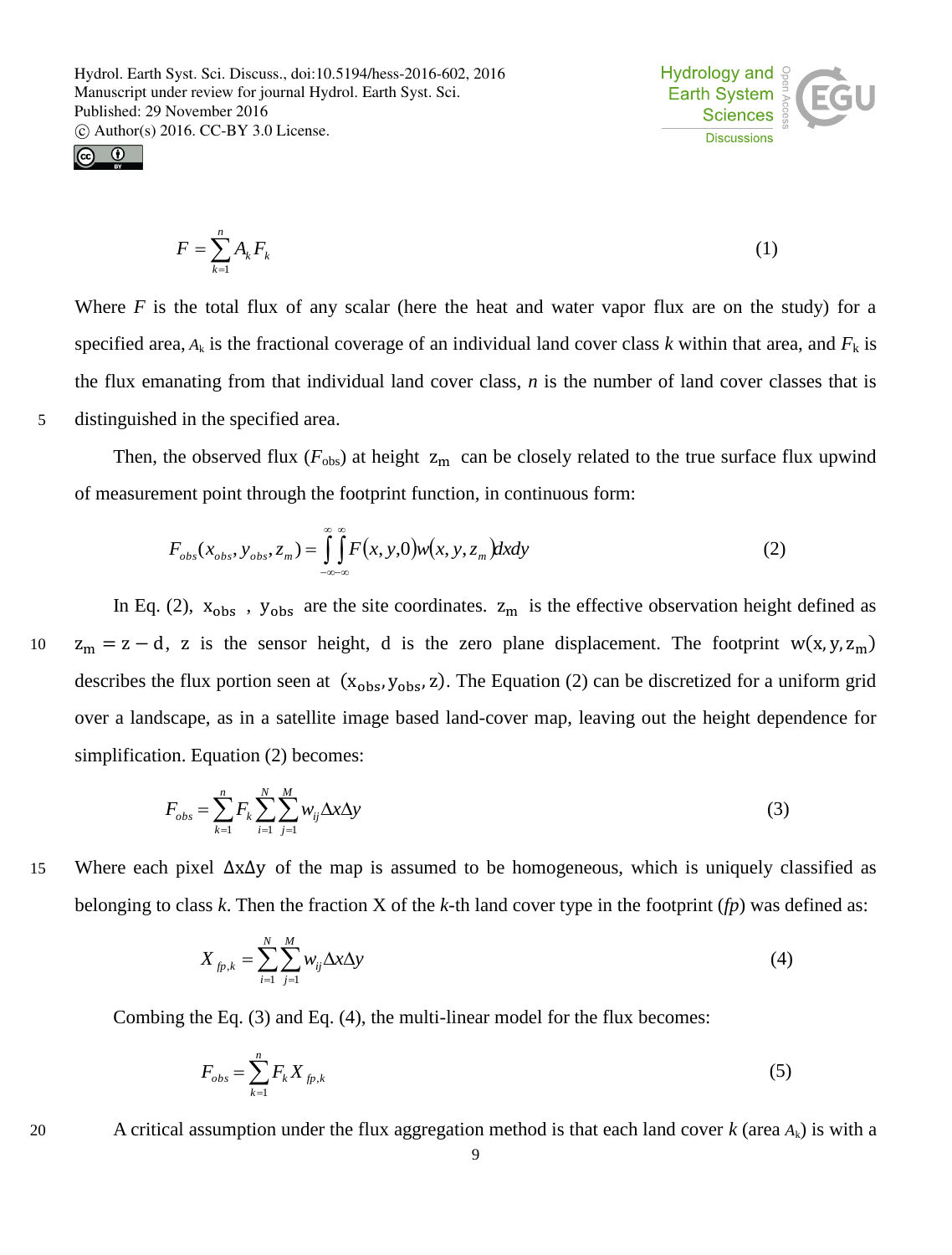



constant source strength  $(F_k)$ . Then Flux *F* for a specific area is a weighted aggregation of its various land cover classes. Base on multi-point tower flux measurements, multi-linear regression equations can be formulated by overlaying the flux footprint with high resolution land cover map (Eq. 5). The equations could be solvable to get  $F_k$  with the Least Squares method, when the number of flux towers is 5 greater than that of land cover classes (n). For each LAS path, the observed (sensible heat) flux can be dis-aggregated by relevant footprint function as Eq. (5). This can be taken as a validation of the former step.

The accuracy of this aggregation technique is highly dependent on four aspects: (1) better flux data for all EC sites; (2) better land cover classification map; (3) more precise flux footprint analysis; (4) 10 good flux and footprint data for LAS. So properly processed flux measurements, accurate high-resolution land cover map and appropriate footprint functions are the fundamental of formulating a better multiple linear regression. Sometimes, the established multi-linear regression equations may not be solved because of the adoption of low accuracy land cover classification map or imperfectly known footprint model. When suffered this problem, the classification accuracy of the used land cover map 15 should be checked, and the selected footprint model should be verified whether it's applicable.

**3.2 Footprint models**

The Eulerian analytical footprint model, which developed by Kormann and Meixner (2001), was used to estimate the single time flux footprint of EC measurements. This footprint function  $w(x, y, z)$ is composed of the crosswind integrated flux footprint function  $f<sup>y</sup>(x, z)$  and the Gaussian crosswind 20 distribution function  $D_v(x, y)$ . The footprint function equation is followed by Eq. (6). More details on the mentioned parameters can be seen in Kormann and Meixner (2001).

$$
w(x, y, z) = f^{y}(x, z) \bullet D_{y} = \frac{1}{\Gamma(\mu)} \frac{\xi^{\mu}}{x^{1+\mu}} e^{-\frac{\xi}{\mu}} \bullet \frac{1}{\sqrt{2\pi}\sigma} e^{-\frac{y^{2}}{2\sigma^{2}}}
$$
(6)

The flux contribution source area of the LAS measurements can be assessed by combining the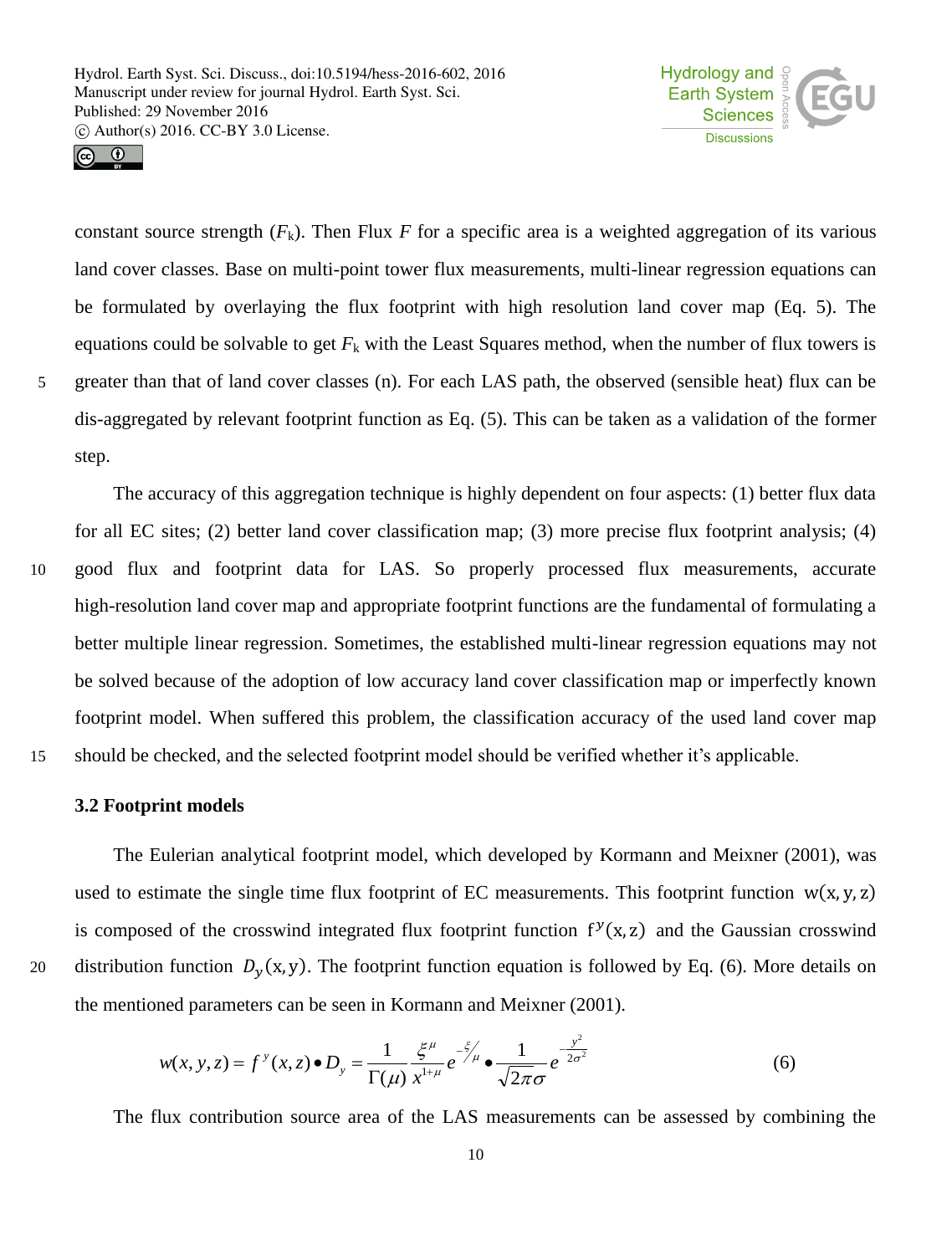



5

footprint model for point measurement with the path-weighting function  $W(x)$  of the LAS (Meijninger et al., 2002). For equal sized transmitter and receiver apertures, this path-weighting function is symmetrical bell-shaped having a center maximum and tapering to zero at the transmitter and receiver end. The equation of footprint function of LAS is that:

$$
f_{LAS} = \int_{x_2}^{x_1} W(x) \bullet w(x - x', y - y', z_{LAS}) dx
$$
 (7)

Where  $x_1$ ,  $x_2$  are the positions of the LAS receiver and transmitter, respectively.  $x$ ,  $y$  represent the locations of points along the optical path length of the LAS.  $x'$ , y' are the coordinates upwind of each of the points.  $z_{LAS}$  is the effective height of the LAS measurements.

To obtain the daily flux footprint of the EC flux measurements, the flux-weighted footprint 10 climatology method was applied for each pixel (Liu et al., 2016). The expression of footprint climatology function is shown in Eq. (8).

$$
w_c(x, y, z) = \sum_{i}^{N} w_i(x, y, z) \bullet Flux(i) / \sum_{i}^{N} Flux(i)
$$
\n(8)

Here *i* denotes the timestep (e.g. 30 min), *N* is the total number of 30-min periods within the time frame (e.g. daily),  $Flux(i)$  is the observed flux at *i* time-step (e.g. ET for every 30-min in this 15 (study),  $w_i(x, y, z)$  represents every half-hourly footprint calculated by Eq. (6).

The inputs of the footprint models mainly include the measurement height, wind direction, wind speed and the Obukhov length. The daily flux contribution area of the EC flux measurements was calculated by Eq. (8), which provides approximately 90 % of the total source area that contributes to the measured fluxes. Every 30-min flux source area of the LAS sites was estimated via Eq. (7), and the 90 % 20 half-hourly footprint contours of LAS measurements were used. The normalized daily and half-hourly footprint estimates were overlaid with 1-m land cover map to determine the footprint-weighted land cover contribution for EC and LAS sites.

## **3.3 Framework of the determination of area-averaged fluxes**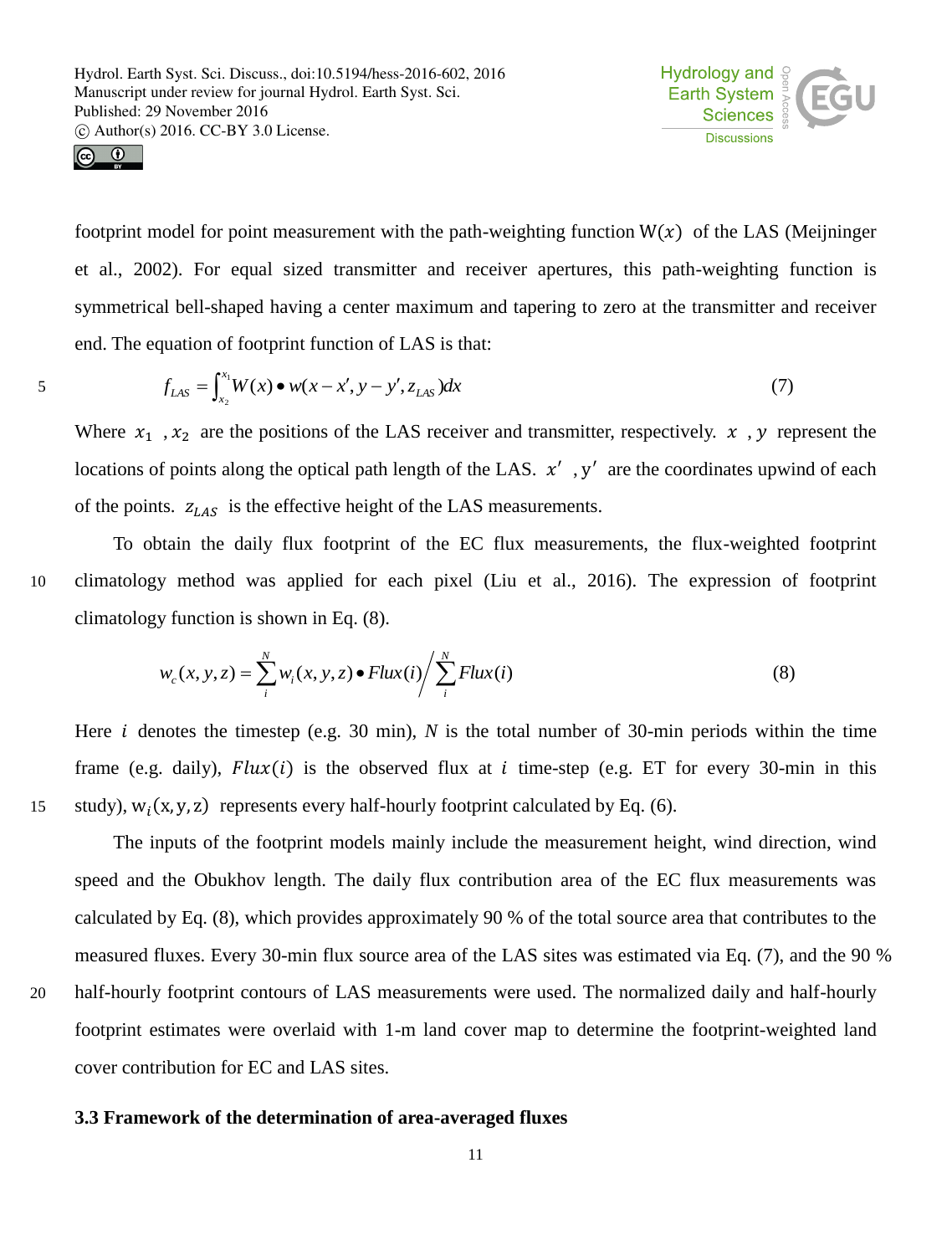



The overall framework for determining the area-averaged evapotranspiration over a heterogeneous land surface mainly includes three aspects (Fig. 1).

Firstly, the spatial representativeness of the 16 EC flux towers within the  $5 \times 5 \text{ km}^2$  experiment area was quantitatively assessed by overlaying in-site flux footprint climatology with 1-m land cover 5 map. Detailed analyses on this aspect are going to be presented in the following section.

The second aspect was to evaluate the reliability of the established flux aggregation schemes. The land cover specific flux was firstly dis-aggregated from multiple EC flux measurements by performing a multiple linear regression analysis (Eq. 5). The EC dis-aggregated fluxes of each land cover classes were then aggregated again according to the fractional weight of each land cover class in the LAS 10 footprint (Eq. 4). Finally, the aggregated fluxes were compared with LAS observations.

At last, the area-averaged evapotranspiration over a heterogeneous land surface was estimated from multi-point EC flux measurements with the developed flux integration schemes, based on footprint models and high resolution land cover map. The estimates were used to validate the remotely sensed ET products.

## 15 **4 Results and Discussion**

## **4.1 The characteristics of the surface heat and water vapor fluxes**

Understanding the characteristics of the surface heat and water vapor fluxes over different land surface types is fundamental to integrate the multi-point local scale flux measurements to area-averaged fluxes at satellite pixel or model grid scale through the flux aggregation schemes.

20 Figure 2a depicts the diurnal cycle of the sensible heat fluxes at different sites for two clear days, and the daily ET are shown in Fig. 2b. Both of the two figures reveal significant differences in the magnitude of the sensible- and latent heat fluxes between different surface types during the growing season.

The sensible heat fluxes over residential area reached a maximum of about  $150 \text{ W m}^{-2}$  at afternoon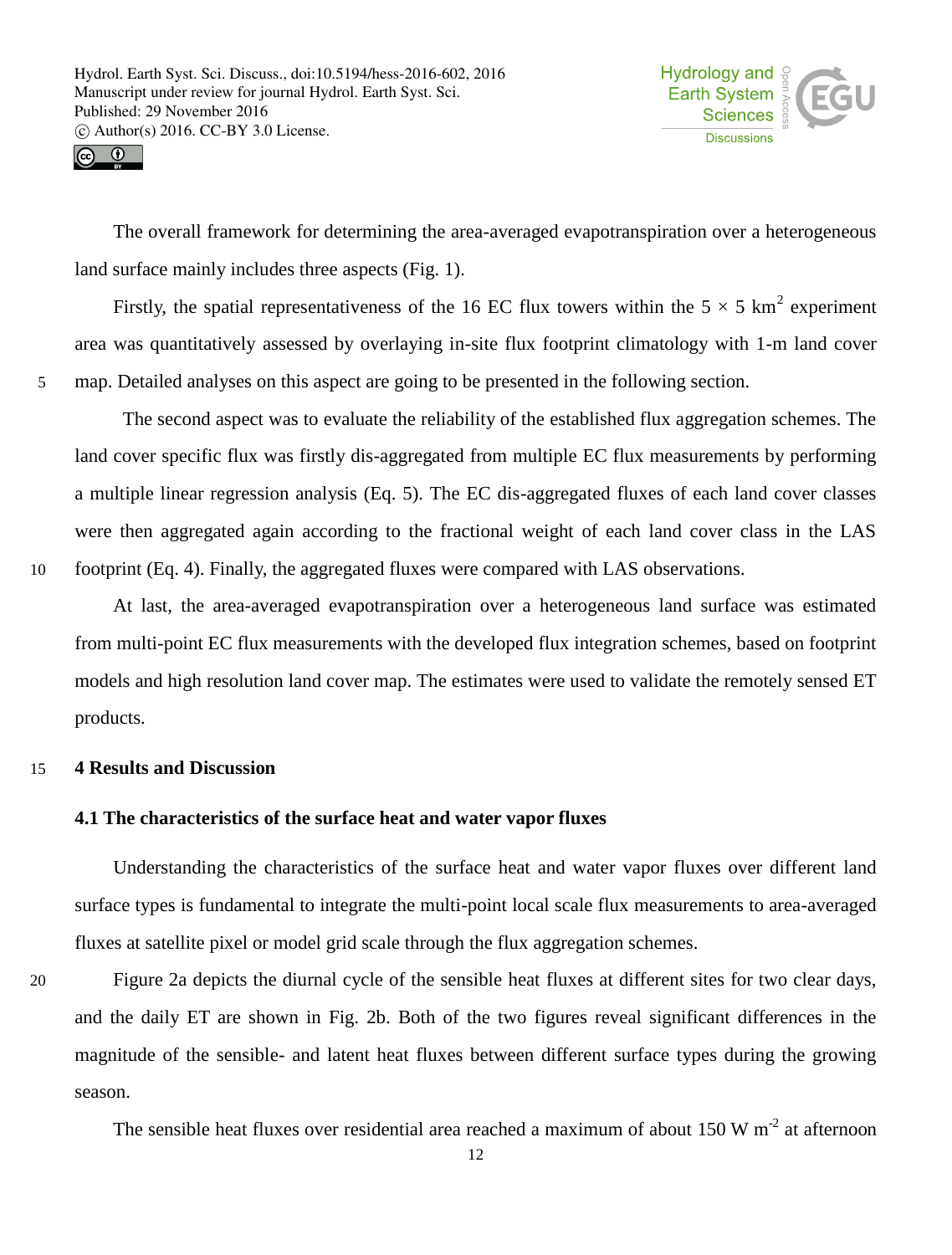

 $\circledcirc$ 

(H\_ec4, Fig. 2a). On the contrary, it showed minimum daily ET values for Site 4, with approximately 3 mm – 4 mm during the two days, due to a certain fraction of sealed land surfaces (Fig. 2b).

Over the vegetated surfaces (orchard, vegetable, maize), nearly all the sensible heat fluxes were less than 100 W  $m^{-2}$  (Fig. 2a). The sensible heat fluxes over different types of vegetation were also 5 significant different, however, the magnitude of the differences between maize fields was relatively small.

Deviations were also found between daily ET over different vegetation types (Fig. 2b). This can be partly explained by the discrepancy in plant physiology and vegetation growing stage. The maize fields performed highly daily ET values and lower sensible heat fluxes, and significant variations in daily ET 10 were found among the maize sites (Fig. 2b). It could be noticed, the divergences were closely related to the variability of sensible heat fluxes.

The preliminary results indicated that, the variance of the surface energy fluxes between the HiWATER tower flux sites was significant during the crop growth period. The differences in surface heat and water vapor fluxes between maize sites also could be noted.

## 15 **4.2 Analysis of the representativeness of the multi-point EC flux measurements**

To further understand the variability of surface energy fluxes between different sites in a heterogeneous landscape, the footprint analyses for representativeness of EC sites were applied by overlaying flux footprint with high resolution land-cover map (Fig. 3). The fraction of land cover classes present in the daily-averaged footprint of each EC measurements is given in Fig. 4. Given EC 20 footprints boundary exceeded the extent of land cover map, sites 5, 8, 13 and 16 were not used for footprint analysis and not shown in Fig. 4.

Due to the variations in the observation height, atmospheric stability, wind direction and wind speed, the exact shape and size of the EC source area were distinctly different (Fig. 3). For each EC flux measurements, there was more than one type of land cover in its footprint. The contribution of each land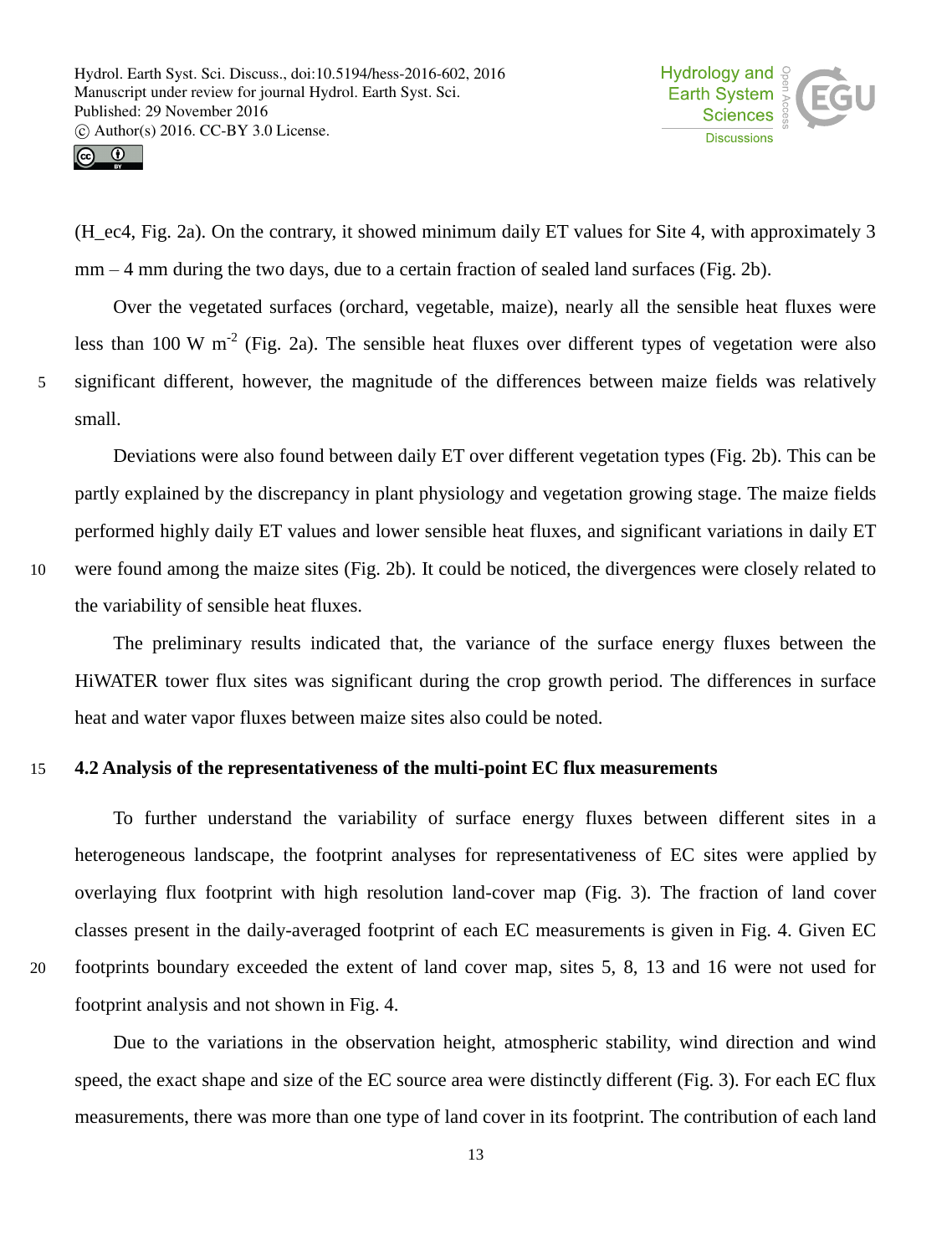



cover classes to the total measured flux for EC sites was changed with the varying source area (Fig. 4).

The dominated surface types in the source area were vegetable and orchard at sites 1 and 17, respectively. For site 4, however, there were mainly three types of land cover within its footprint, namely non-vegetation, maize and woods type. The fractional weight of the non-vegetation type and 5 maize field in the footprint greatly varied, while the proportion of woods was almost changeless.

At maize field sites, the relative contribution of maize field to the EC measured flux was approximately more than 0.9, except for sites 2, 9 and 10. At site 2, the percentage of non-vegetation type in the footprint was almost 0.18. For site 9, the rate of maize and non-vegetation type present in footprint significantly varied. The contribution of vegetable type to the flux measurements at site 10 10 ranged from 0.15 to 0.1.

The above analysis shows, the latent- and sensible heat fluxes measured by EC systems are representative of the averaged fluxes, which were weighted the upwind surface flux emanating from individual land cover classes with flux footprint. In general, it may be problematic to validate the model estimated fluxes by direct comparison with tower-based flux measurements over a heterogeneous land 15 surface. Thus, the extension of multiple flux measurements to pixel/grid scale surface fluxes is urgent.

### **4.3 Evaluation of the EC aggregated fluxes**

The determination of area-averaged fluxes from point measurements is usually not straightforward, especially for heterogeneous land surfaces. Based on multi-point EC flux measurements and accurate 1-m land cover map, a flux aggregation method was established to estimate averaged surface fluxes 20 with footprint analysis and multivariate regression. Fig. 3 shows that all types of land covers present in the LAS flux footprint, so the LAS measurements can be taken as references to assess the feasibility of the developed integration schemes.

At first, the sensible heat flux for each land cover was dis-aggregated from the EC observed component fluxes in a heterogeneous footprint with multiple linear regression method. The diurnal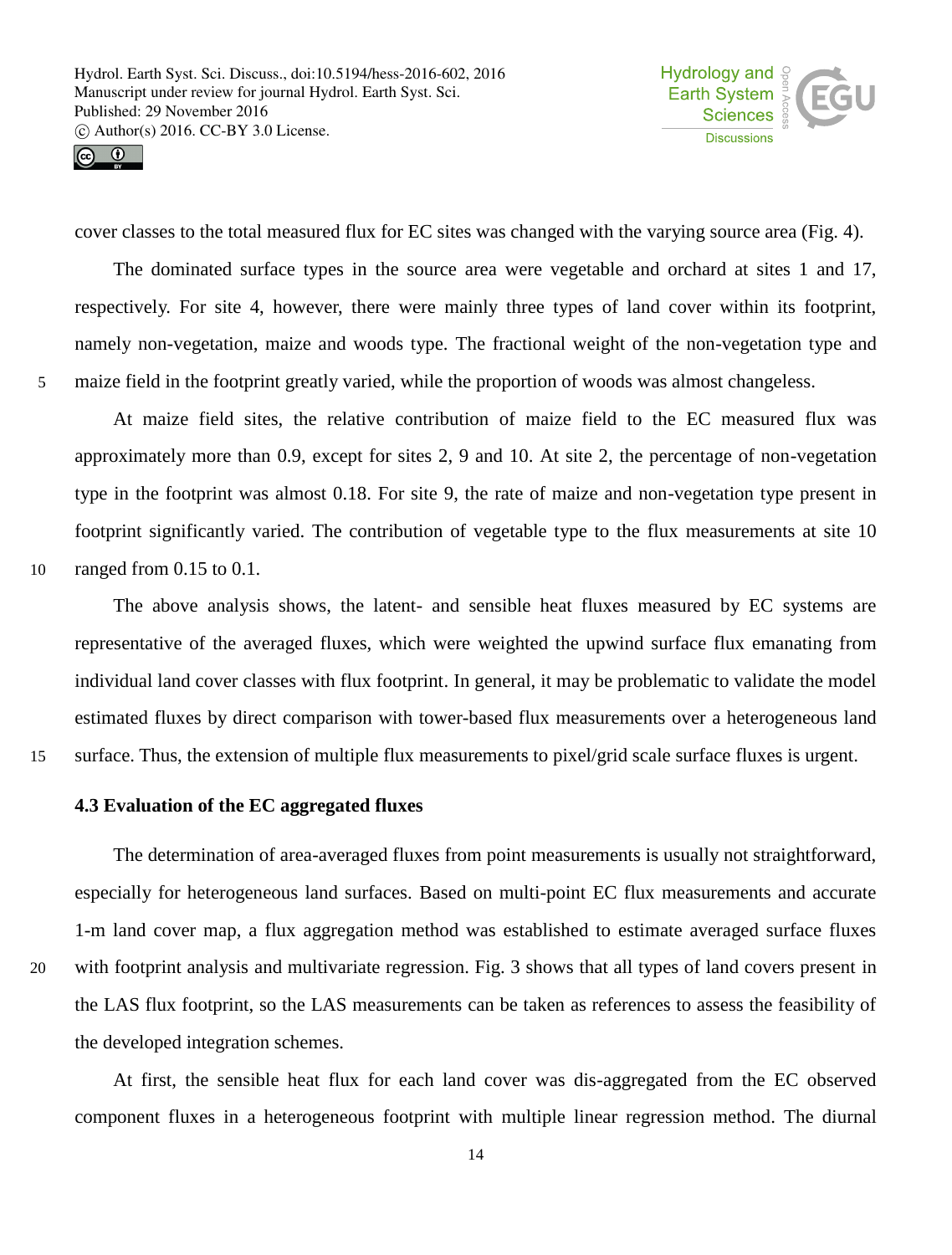

 $\circledcirc$ 

cycle of the EC dis-aggregated sensible heat fluxes for each land cover types is highly significant (Fig. 5). During the crop growth stage, the daytime sensible heat fluxes for non-vegetation type exhibited a maximum of about 200 W  $m^{-2}$ . On the contrary, the maize field showed a minimum value in the afternoon. The sensible heat fluxes for forest and woods types lied between them.

5 Then, the EC aggregated sensible heat flux representative for the LAS source area was calculated by weighting the specific fluxes for the four land-cover classes with their relative fraction in the LAS source area. Fig. 6 illustrates a scatterplot of 30-min averaged sensible heat fluxes estimated by the flux aggregation method (hereafter referred as H\_ECagg) versus LAS measurements (H\_LAS), as well as the linear regression parameters. The different statistics between LAS observed fluxes and EC 10 aggregated results are listed in Table 3.

For LAS 1 (see Fig. 6a and Table 3), a good agreement is found between EC aggregated fluxes and LAS measurements, with high correlation coefficient and low RMSE value ( $R^2$  = 0.79, RMSE = 0.96 W m<sup>-2</sup>). The scatter points in the graph are nearly close to the 1:1 line. The MBE and MAPE values between aggregated fluxes and LAS observations were 4.25 W  $m^{-2}$  and 9.93 %, respectively.

15 Compared with LAS 1, there was a little scatter between LAS measured fluxes and estimates from multiple EC flux observations for LAS 2, but yielding a small mean bias error (MBE = 2.31 W m<sup>-2</sup>) (Fig. 6b, Table 3). RMSE and MAPE values between H\_ECagg and H\_LAS2 were much higher than that of LAS 1, with values of 6.91 W  $m^{-2}$  and 16.39 %, respectively. Considering the heterogeneous distribution of surface covers, slight area of non-vegetation distributing in the center of LAS 2 path 20 would be the primary factor attributing to the bias (Fig. 3).

For LAS 3 (Fig. 6c, Table 3), there was a slightly weak relationship between sensible heat fluxes derived from the LAS measurements and flux aggregation method, with correlation coefficient  $(R^2)$  of 0.57 and RMSE, MAPE and MBE values of 17.63 W m<sup>-2</sup>, 31.7 % and -18.01 W m<sup>-2</sup>, respectively. The scatter points in Fig. 6c were overall below the 1:1 line. It indicated that the 30-min averaged H 25 estimated from multiple EC flux observations were underestimated against LAS derived H (negative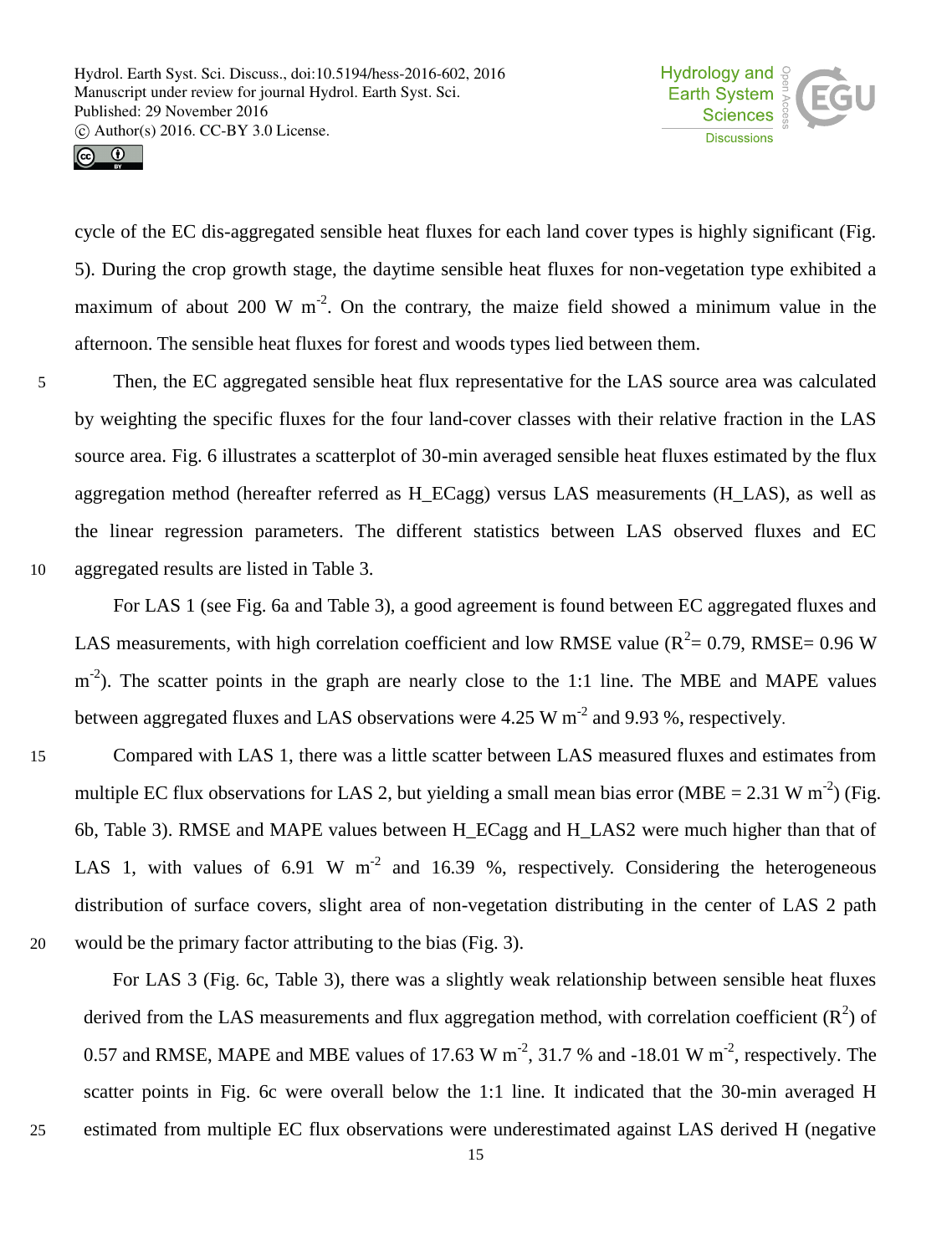

 $\circledcirc$ 

MBE). As shown in Fig. 3, there is more large area of residential areas randomly distributing in the center of LAS 3 path than other three LAS systems. This discrepancy is likely related to the heterogeneously distributed surface types.

In Fig. 6d, the area-averaged sensible heat fluxes obtained using the flux aggregation method were 5 consistent with LAS measurements, with  $R^2$  of 0.57 for LAS 4. In contrast with LAS 3, the scatter points in this graph were almost above the 1:1 line (overestimate of EC estimated H, MBE  $> 10 \text{ W m}^2$ ). RMSE value of LAS 4 relatively decreased by 4.88 W  $m^{-2}$ , but MAPE value was up to 33.7 %. The red open squares in Fig. 6d are more close to the 1:1 line than the blue open circles. Moreover, the main wind direction on 29 June was southeast wind, while northwest wind prevailed on 30 June 2012. The 10 findings indicate that the magnitude of divergences between the estimated and measured area-averaged surface fluxes is in large part concerned with the variation of corresponding LAS source area (Fig. 1).

The above results demonstrate that the area-averaged fluxes, aggregated from multiple EC flux measurements with footprint analysis and high resolution land cover map, are reliable compared with the averaged fluxes measured by LAS. Therefore, the developed flux integration schemes in this study 15 can be an effective way to estimate areal averaged fluxes.

## **4.4 Estimation of area-averaged evapotranspiration**

To determine the area-averaged ET from multi-point EC flux measurements, the flux aggregation method combing footprint analysis and multivariate regression was performed with high resolution land-cover map.

20 Same as Sect. 4.3, the daily ET for each land cover classes was firstly separated from the multiple EC flux measurements with 1-m land cover map and daily-averaged flux footprint. The EC dis-aggregated daily ET for all the land covers over two clear days was shown in Fig. 7. As can be seen, the daily ET values for maize field were highest during the crop growing season  $(7 \text{ mm} - 8 \text{ mm})$ . The values of daily ET were 6.4 mm for woods type, and it ranged from 6 mm to 7 mm for vegetable type.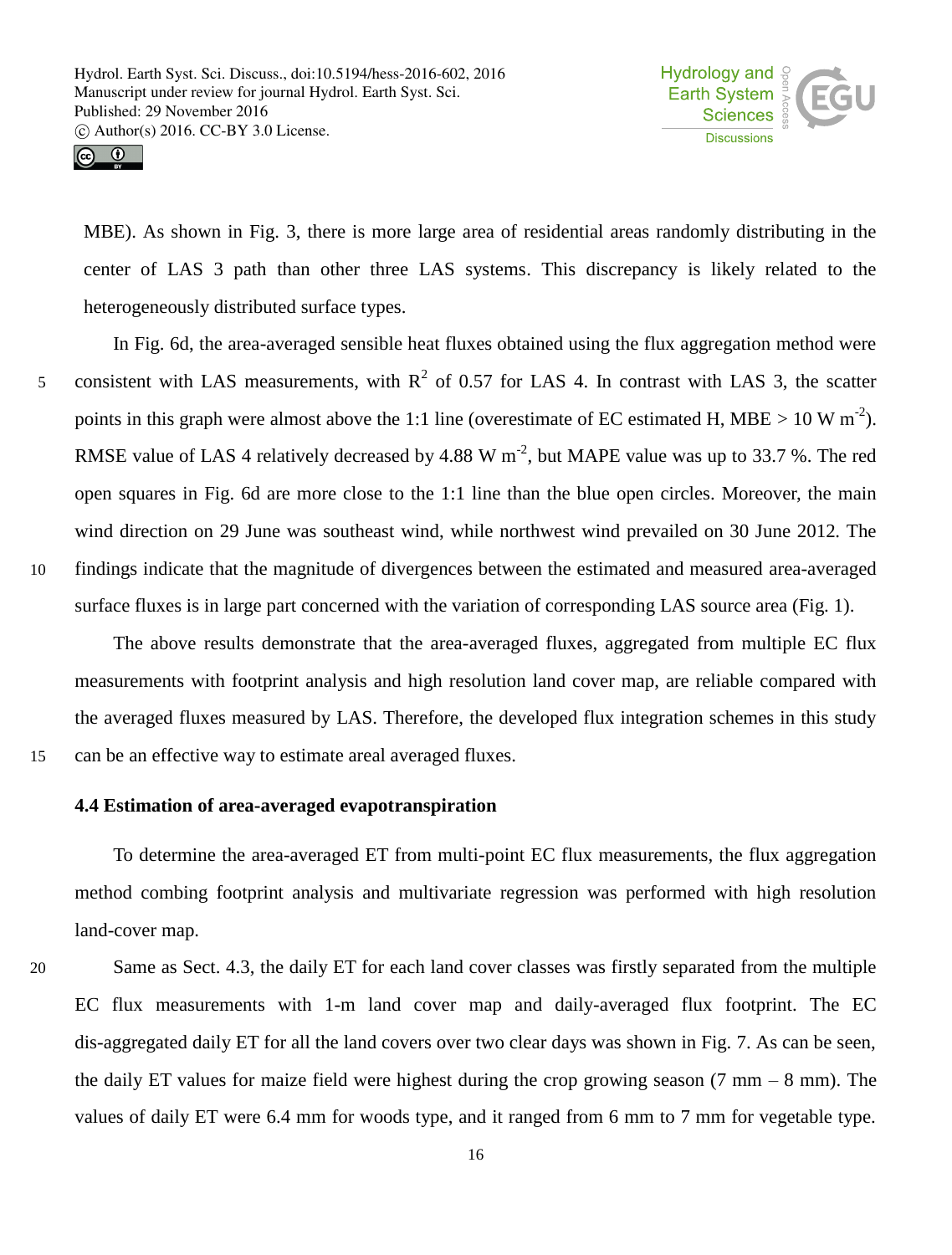



On the contrary, the daily ET for non-vegetation type varied largely, with 2.8 mm on 29 June, and 1.5 mm on 30 June.

The EC-disaggregated daily ET for all land cover classes was aggregated with 1-m resolution land cover map to map the spatial distribution of daily ET in our case study area. Fig. 8 depicts the spatial 5 pattern of daily ET on 29 and 30 June 2012. It can be seen from the legend in figure, the daily ET ranged from 1.56 to 7.95 mm during the two days, and with higher values on 29 June (Fig. 8a) for all land cover classes than that on 30 June (Fig. 8b). The maize field performed highest ET value and distributed widely, whereas other three types of land cover randomly distributed across the whole study area with quite different ET values.

10 Table 4 lists the total ET for the different land cover classes and their proportion of the total area ET. The results demonstrated that the ratio of ET for maize field to the total area ET was in excess of 80 %. This finding further illustrate that the total ET of our study area was dominated by maize field. In addition, the total rate of ET for both woods and vegetables types was approximately 13 %, and the ET value for non-vegetation type accounted for 4.83 % of daily totals on the average.

15 To test the performance of model parameterization schemes and inputs, the EC aggregated ET maps were regarded as a validation of the remotely sensed products with 1-m spatial resolution.

A comparison of remotely sensed ET data with area-averaged ET estimated from a flux aggregation method using multiple EC flux measurements is listed in Table 5. Compared with EC aggregated results, the mean daily ET derived by modified P-M method was underestimated on the two 20 days, with values of 1.64 mm and 1.12 mm, respectively. The daily ET values for vegetated surfaces (maize, woods and vegetables) which were estimated from airborne remote sensing data were lower than that obtained from EC aggregated method (about 1 mm). However, remote-sensing based estimation of ET for non-vegetation types was overestimated about 1 mm on 30 June.

The total ET values for each land cover classes derived from two estimation methods were 25 summarized in Table 6. The statistical results showed, on the two clear days, the ratio of the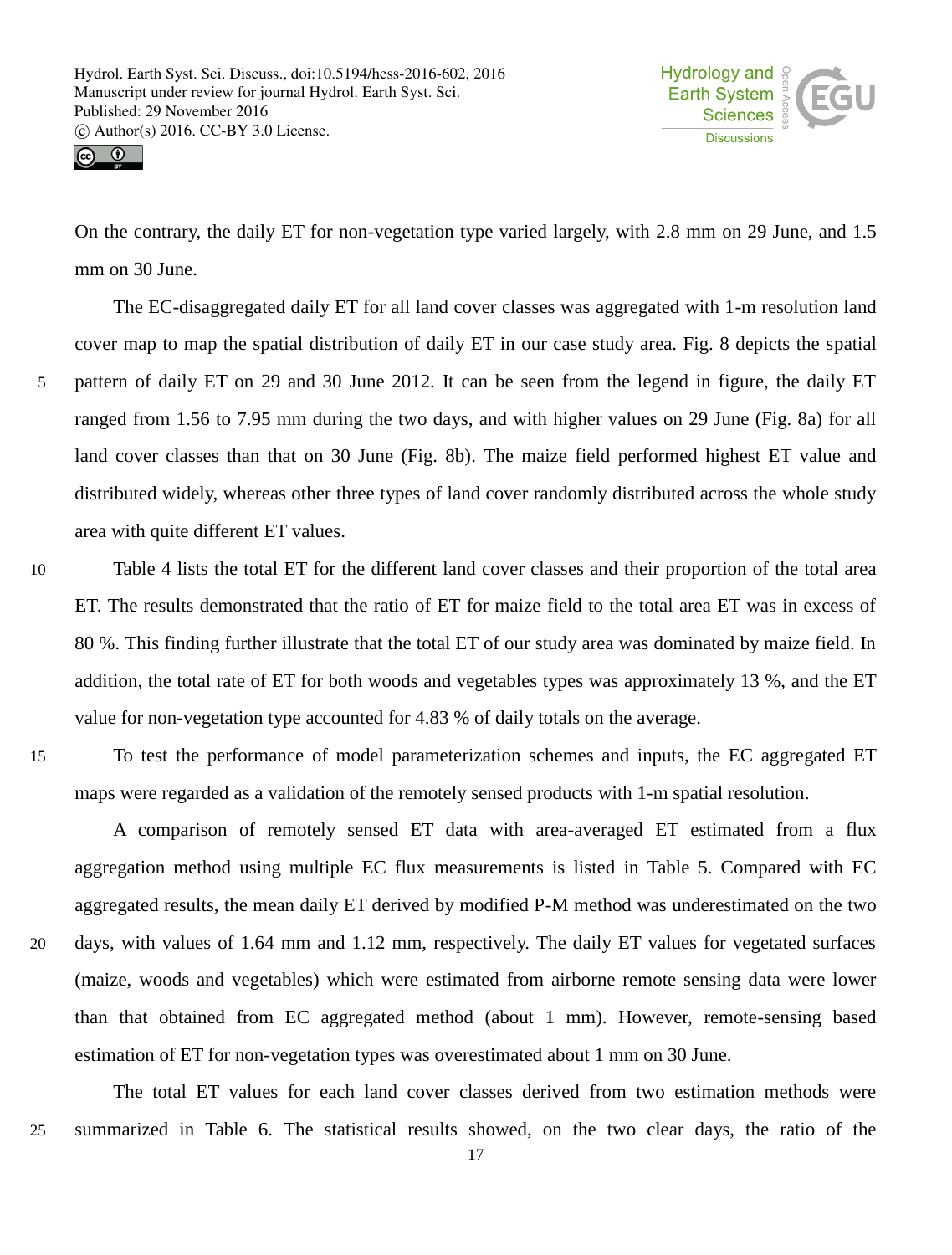



underestimate amounts of the remotely sensed ET values to EC aggregated results were 24.58 % and 17.71 %, respectively (the last row in Table 6). By comparison, remote sensing estimation of ET from vegetated land surface was largely underestimated, and the proportion of underestimation amount was more than 20 %. However, for non-vegetation type, the total ET on 30 June estimated from modified 5 P-M model using airborne data was greatly overestimated, with the ratio of overestimate amount up to 63 %. This caused by the overestimation of ET for field roads, which value was close to the maize field.

All in all, the results demonstrated that the ET derived from airborne remote sensing data was greatly underestimated, compared with EC aggregated results obtained from multiple EC flux measurement. This finding indicates that the inputs and parameterization schemes in the modified 10 Penman—Monteith (P-M) formula should be further optimized and developed.

#### **5 Summary and conclusion**

On the basis of 1-m accurate land cover map and multi-point ground-based flux measurements datasets from 16 EC systems and 4 groups of LAS systems during the intensive observation period of HiWATER program, the area-averaged surface fluxes over a heterogeneous surface were determined by 15 a flux aggregation method established through the integration of footprint analysis and multiple regression, and validated by the LAS measurements to assess the reliability of the method. Ultimately, the integration method was used to estimate area-averaged ET for the verification of the remotely sensed ET products.

First and foremost, analyses of the spatial representativeness of multiple EC flux towers were 20 performed for the interpretation of the surface fluxes over different land surfaces. It is proved in this paper that the combination of footprint analysis and high-resolution land cover map can be a proper way to clarify the relationship between the tower-based flux observations and individual land cover specific fluxes, and it is also the foundation for the establishment of flux aggregation scheme.

Secondly, based on good multi-scale (EC & LAS) flux datasets, precise flux footprints of flux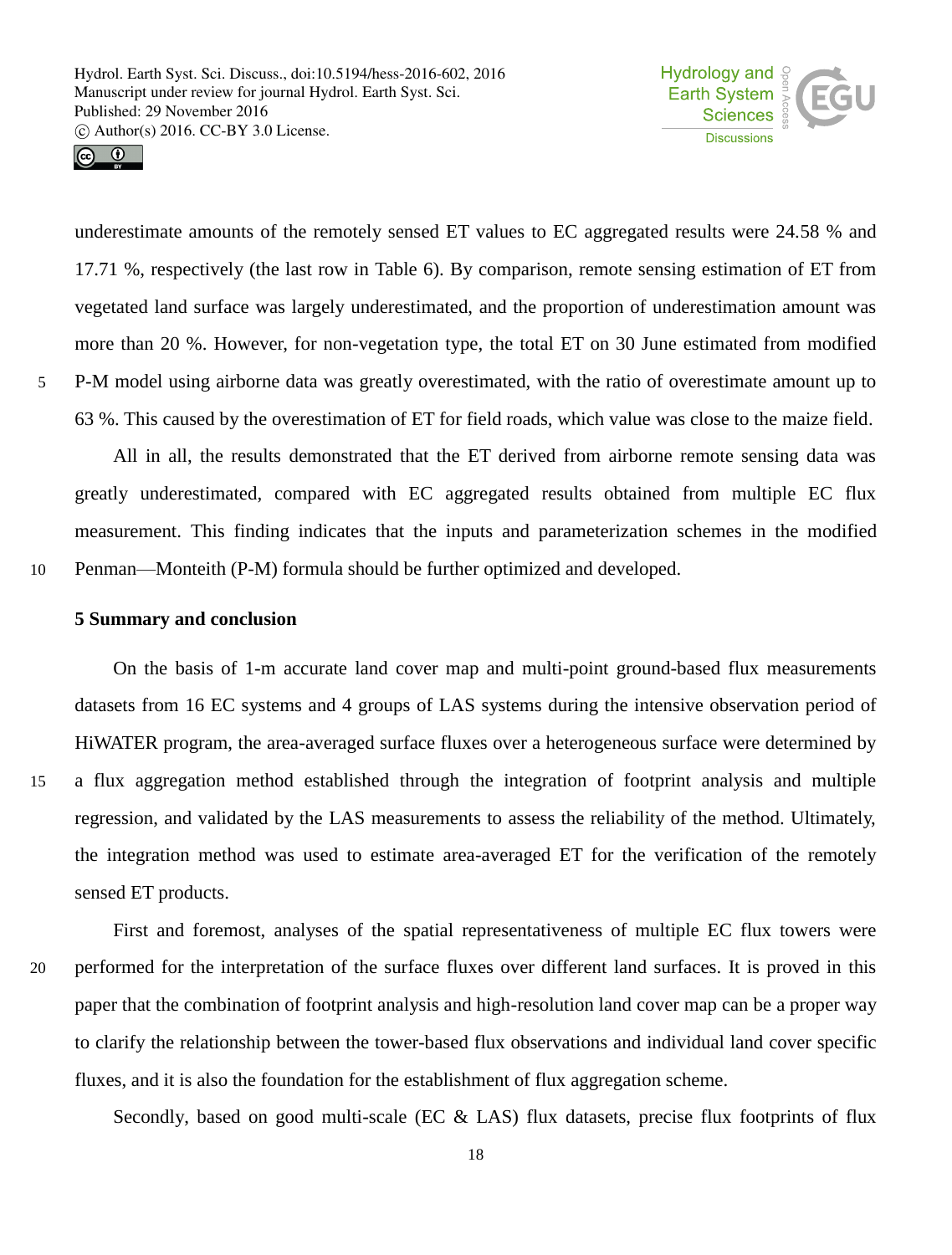



towers and better land cover classification map, a flux aggregation scheme can be successfully established through the integration of footprint analysis and multivariate regression. For a heterogeneous study area, the surface flux emanating from individual land cover classes need to be acquired by the developed flux integration method. The results show that the method provides a unique 5 opportunity to disentangle the heterogeneous land surface fluxes in their single components.

Then, the averaged surface fluxes estimated from the developed flux aggregation method were compared with the corresponding observed LAS values. The MAPE values of the LAS 1, LAS 2, LAS 3 and LAS 4 were 9.93 %, 16.39 %, 31.7 % and 33.7 %, respectively. The results indicate that the divergences between EC aggregated estimates and LAS observed fluxes are much more significant at 10 heterogeneous sites. one of the reasons is that the application of the flux aggregation method in this study did not take into account the information with respect to the soil properties (temperature, moisture, etc.) and the status of vegetation growth (NDVI, etc.). On the other hand, the uncertainties of the LAS observations, partly attributed to theoretical and personal reasons (e.g. variable Bowen ratio), lead to the inconsistency of EC-estimated and LAS-measured averaged fluxes, as well as the complex LAS 15 footprints.

In spite of the limitations mentioned above, the flux integration technique refined in this study is feasible for the estimate of area-averaged fluxes over a heterogeneous land surface. Therefore, the area-averaged ET derived from the aggregation method can be taken as a ground truth for the remotely sensed ET products to verify the performance of the parameterization schemes in the remote sensing 20 based models.

The results of this study also suggest, the dis-aggregation process that attribute EC observed fluxes over heterogeneous land surface to separate land cover classes has the potential to scale up multiple EC measurements to a landscape, even to a whole river basin through further studies, especially evapotranspiration. The implication of this result is not only greatly important for improving the 25 parameterization schemes of surface fluxes in meso-scale (1 ~20 km) models but quite interested for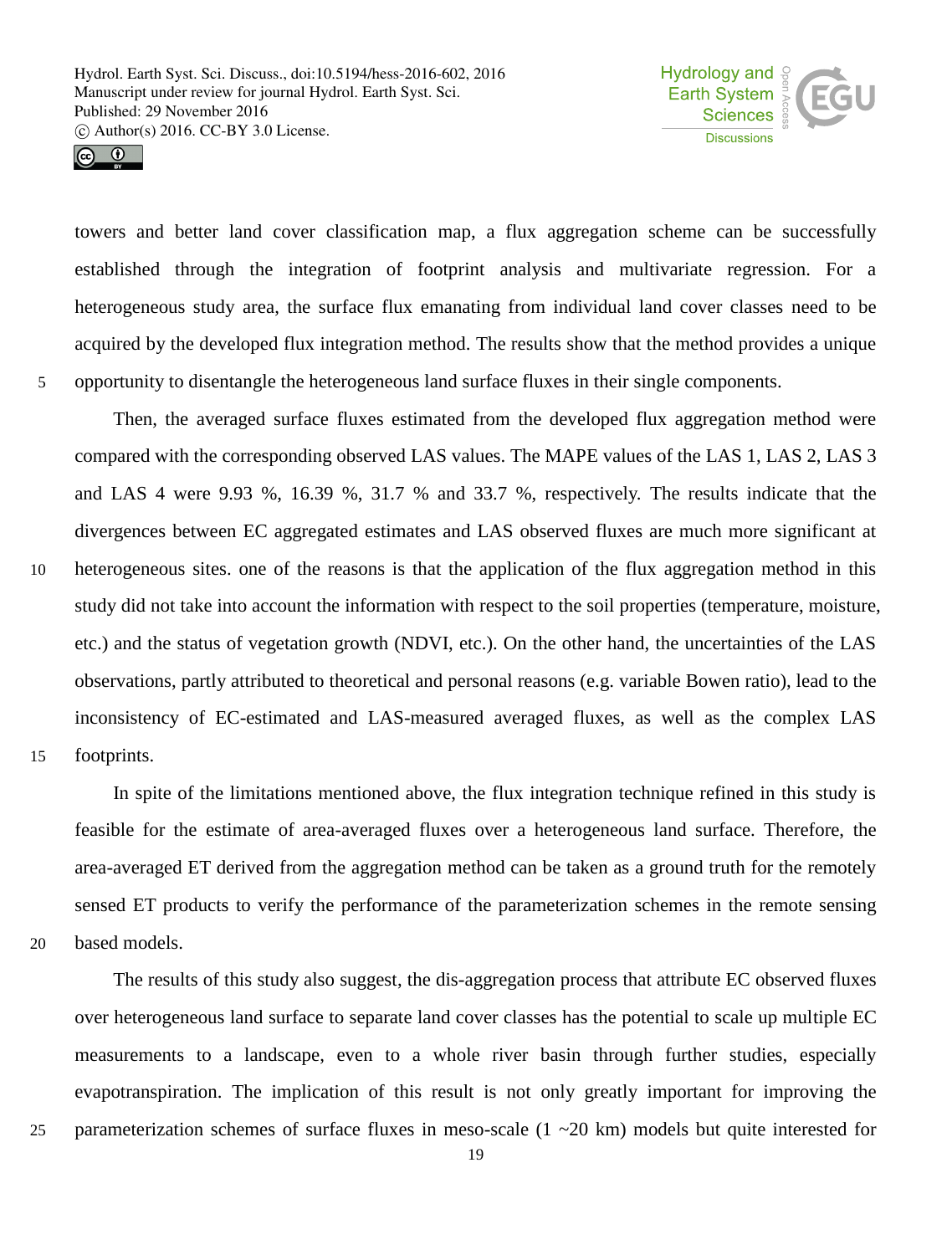



hydrological modeling and basin water resource management.

## **Data availability**

The flux observation matrix datasets from the eddy covariance (EC) systems and large aperture

5 scintillometer (LAS) systems and the meteorological data in this study are available at http://card.westgis.ac.cn/hiwater/mso on request. The revised 1-m land cover data for this paper are available from the corresponding author on request.

## **Competing interests**

10 The authors declare that they have no conflict of interest.

*Acknowledgements.* This study was supported by the National Natural Science Foundation of China (Grant number: 41271359), the Key Project of National Natural Science Foundation of China (Grant number: 41301363).

## 15 **References**

- Anderson, M. C., Kustas, W. P., Alfieri, J. G., Gao, F., Hain, C., Prueger, J. H., Evett, S., Colaizzi, P., Howell, T., and Chávez, J. L.: Mapping daily evapotranspiration at Landsat spatial scales during the BEAREX'08 field campaign, Advances in Water Resources, 50, 162-177, 2012.
- André, J.-C., Goutorbe, J.-P., and Perrier, A.: HAPEX-MOBLIHY: A Hydrologic Atmospheric Experiment for the Study of 20 Water Budget and Evaporation Flux at the Climatic Scale, Bulletin of the American Meteorological Society, 67, 138-144, 1986.
	- Beyrich, F., Leps, J.-P., Mauder, M., Bange, J., Foken, T., Huneke, S., Lohse, H., Lüdi, A., Meijninger, W. M., and Mironov, D.: Area-averaged surface fluxes over the LITFASS region based on eddy-covariance measurements, Boundary-layer meteorology, 121, 33-65, 2006.
- 25 Beyrich, F., and Mengelkamp, H.-T.: Evaporation over a heterogeneous land surface: EVA\_GRIPS and the LITFASS-2003 experiment—an overview, Boundary-layer meteorology, 121, 5-32, 2006.
	- Blanken, P.: Turbulent flux measurements above and below the overstory of a boreal aspen forest, Boundary-Layer Meteorology, 89, 109-140, 1998.

Chen, B., Black, T. A., Coops, N. C., Hilker, T., Trofymow, J. A., and Morgenstern, K.: Assessing Tower Flux Footprint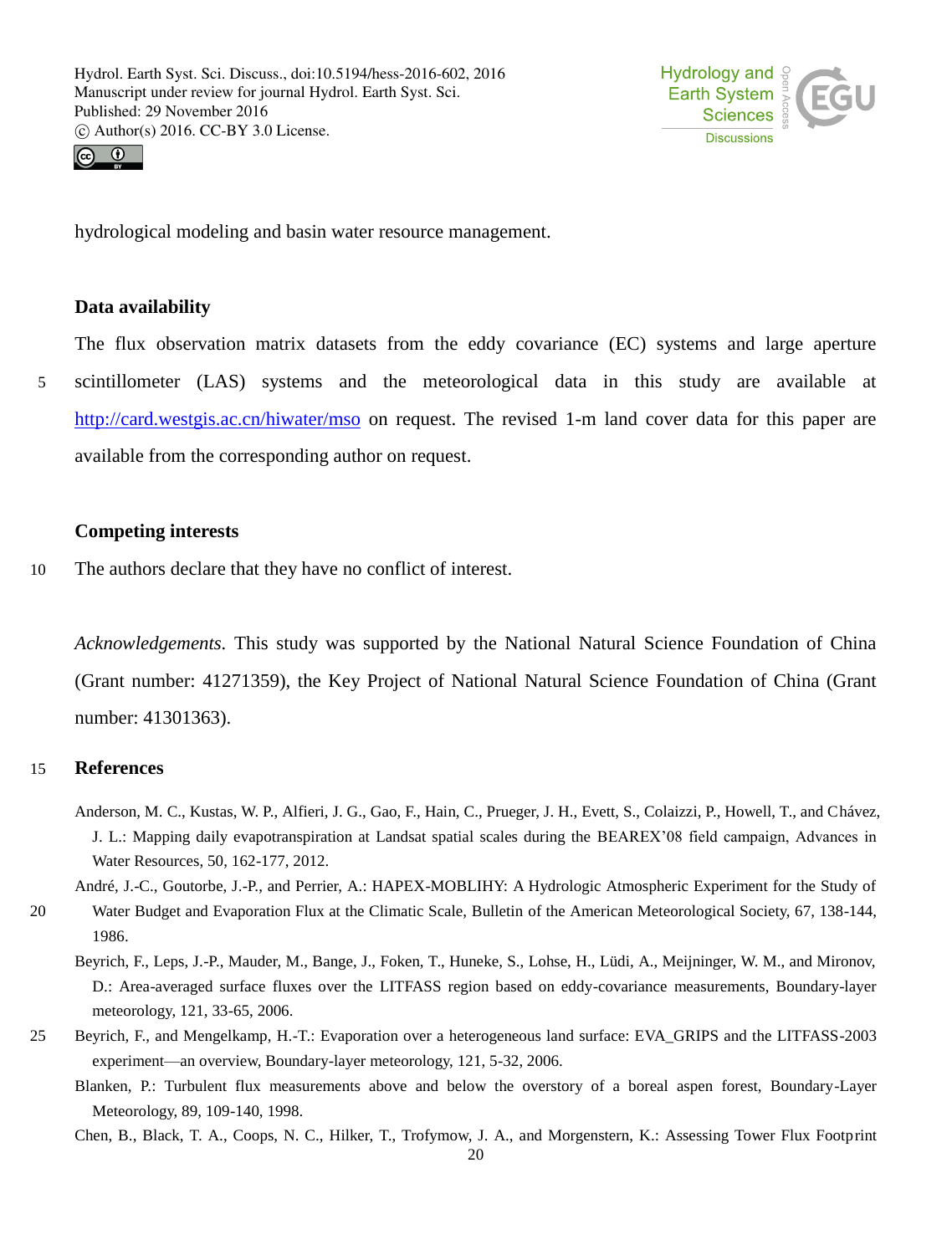



53-64, 1994.

Climatology and Scaling Between Remotely Sensed and Eddy Covariance Measurements, Boundary-Layer Meteorology, 130, 137-167, 10.1007/s10546-008-9339-1, 2008.

Ezzahar, J., and Chehbouni, A.: The use of scintillometry for validating aggregation schemes over heterogeneous grids, Agric. For. Meteorol., 149, 2098-2109, 2009.

- 5 Ezzahar, J., Chehbouni, A., Er-Raki, S., and Hanich, L.: Combining a large aperture scintillometer and estimates of available energy to derive evapotranspiration over several agricultural fields in a semi-arid region, Plant Biosystems - An International Journal Dealing with all Aspects of Plant Biology, 143, 209-221, 10.1080/11263500802710036, 2009a.
- Ezzahar, J., Chehbouni, A., Hoedjes, J., Ramier, D., Boulain, N., Boubkraoui, S., Cappelaere, B., Descroix, L., Mougenot, B., and Timouk, F.: Combining scintillometer measurements and an aggregation scheme to estimate area-averaged latent heat 10 flux during the AMMA experiment, Journal of hydrology, 375, 217-226, 2009b.
	- Ezzahar, J., Chehbouni, A., Hoedjes, J., Ramier, D., Boulain, N., Boubkraoui, S., Cappelaere, B., Descroix, L., Mougenot, B., and Timouk, F.: Combining scintillometer measurements and an aggregation scheme to estimate area-averaged latent heat flux during the AMMA experiment, Journal of Hydrology, 375, 217-226, 10.1016/j.jhydrol.2009.01.010, 2009c.
- Goutorbe, J., Lebel, T., Tinga, A., Bessemoulin, P., Brouwer, J., Dolman, A., Engman, E., Gash, J., Hoepffner, M., and Kabat, 15 P.: HAPEX-Sahel: a large-scale study of land-atmosphere interactions in the semi-arid tropics, Annales Geophysicae, 12,

Halldin, S., Gottschalk, L., van de Griend, A. A., Gryning, S.-E., Heikinheimo, M., Högström, U., Jochum, A., and Lundin, L.-C.: NOPEX—a northern hemisphere climate processes land surface experiment, Journal of Hydrology, 212, 172-187, 1998.

- 20 Horst, T., and Weil, J.: Footprint estimation for scalar flux measurements in the atmospheric surface layer, Boundary-Layer Meteorology, 59, 279-296, 1992.
	- Hutjes, R., Vellinga, O., Gioli, B., and Miglietta, F.: Dis-aggregation of airborne flux measurements using footprint analysis, Agric. For. Meteorol., 150, 966-983, 2010.

Jia, Z., Liu, S., Xu, Z., Chen, Y., and Zhu, M.: Validation of remotely sensed evapotranspiration over the Hai River Basin,

- 25 China, Journal of Geophysical Research: Atmospheres, 117, http://dx.doi.org/10.1029/2011jd017037., 2012. Kim, J., Guo, Q., Baldocchi, D., Leclerc, M., Xu, L., and Schmid, H.: Upscaling fluxes from tower to landscape: Overlaying
	- flux footprints on high-resolution (IKONOS) images of vegetation cover, Agric. For. Meteorol., 136, 132-146, 10.1016/j.agrformet.2004.11.015, 2006.
- Kirby, S., Dobosy, R., Williamson, D., and Dumas, E.: An aircraft-based data analysis method for discerning individual 30 fluxes in a heterogeneous agricultural landscape, Agric. For. Meteorol., 148, 481-489, 2008.
	- Kormann, R., and Meixner, F. X.: An analytical footprint model for non-neutral stratification, Boundary-Layer Meteorology, 99, 207-224, 2001.
- Li, X., Cheng, G., Liu, S., Xiao, Q., Ma, M., Jin, R., Che, T., Liu, Q., Wang, W., Qi, Y., Wen, J., Li, H., Zhu, G., Guo, J., Ran, Y., Wang, S., Zhu, Z., Zhou, J., Hu, X., and Xu, Z.: Heihe Watershed Allied Telemetry Experimental Research 35 (HiWATER): Scientific Objectives and Experimental Design, Bulletin of the American Meteorological Society, 94,
	- 1145-1160, 10.1175/bams-d-12-00154.1, 2013.

Liu, S., Xu, Z., Wang, W., Jia, Z., Zhu, M., Bai, J., and Wang, J.: A comparison of eddy-covariance and large aperture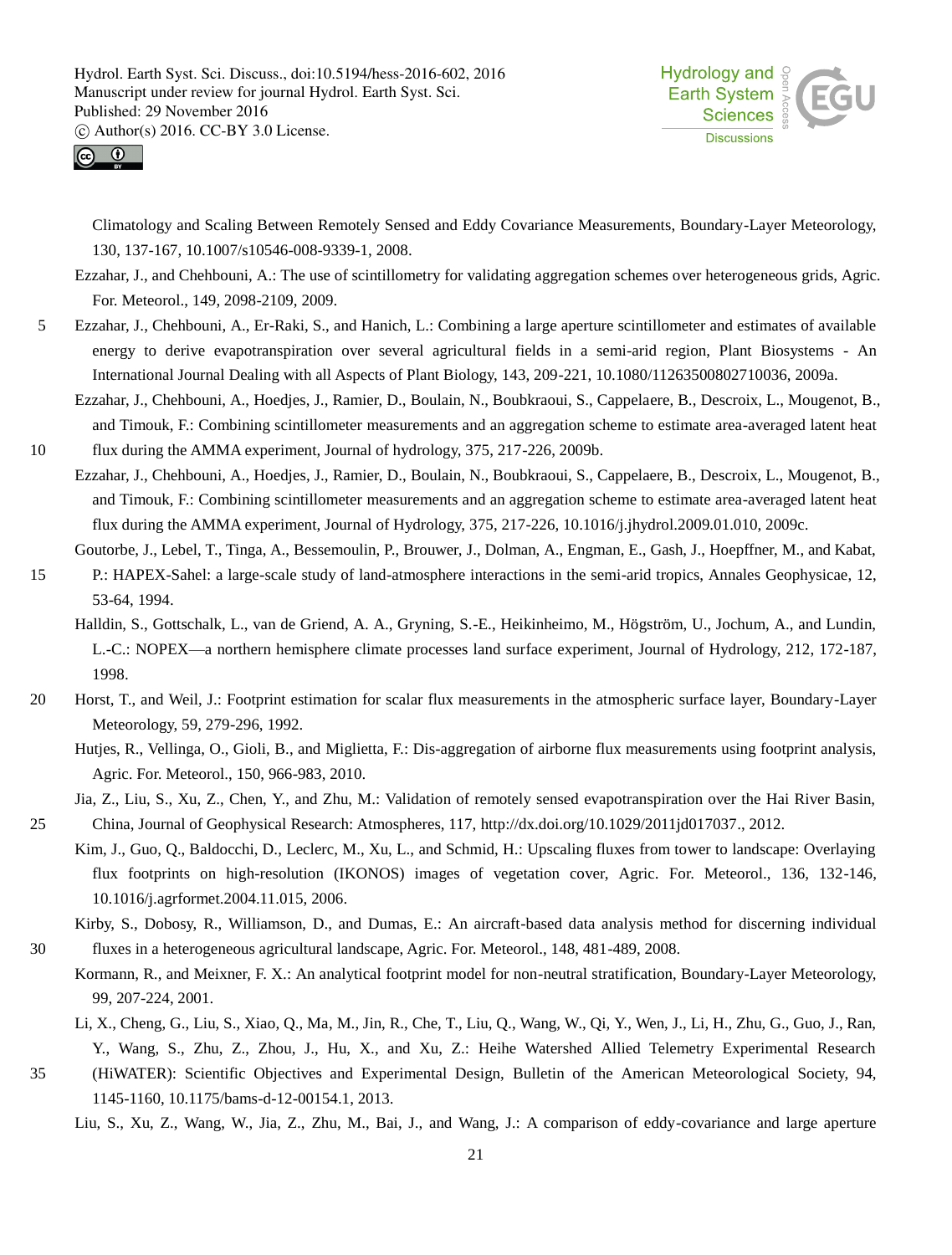



scintillometer measurements with respect to the energy balance closure problem, Hydrology & Earth System Sciences, 15, 1291-1306, 2011.

- Liu, S., Xu, Z., Song, L., Zhao, Q., Ge, Y., Xu, T., Ma, Y., Zhu, Z., Jia, Z., and Zhang, F.: Upscaling evapotranspiration measurements from multi-site to the satellite pixel scale over heterogeneous land surfaces, Agric. For. Meteorol., 5 http://dx.doi.org/10.1016/j.agrformet.2016.04.008, 2016.
	- Liu, X., and Bo, Y.: Object-Based Crop Species Classification Based on the Combination of Airborne Hyperspectral Images and LiDAR Data, Remote Sens., 7, 922-950, 2015.
	- Mahrt, L., Vickers, D., Sun, J., and McCaughey, J. H.: Calculation of area-averaged fluxes: Application to BOREAS, Journal of applied meteorology, 40, 915-920, 2001.
- 10 Meijninger, W., Hartogensis, O., Kohsiek, W., Hoedjes, J., Zuurbier, R., and De Bruin, H.: Determination of area-averaged sensible heat fluxes with a large aperture scintillometer over a heterogeneous surface–Flevoland field experiment, Boundary-Layer Meteorology, 105, 37-62, 2002.

Mengelkamp, H.-T., Beyrich, F., Heinemann, G., and Ament, F.: Evaporation over a heterogeneous land surface: the EVA-GRIPS project, Bulletin of the American Meteorological Society, 87, 775-786, 2006.

- 15 Ochs, G., and Wilson, J.: A Second-generation Large-aperature Scintillometer, US Department of Commerce, National Oceanic and Atmospheric Administration, Environmental Research Laboratories, Wave Propagation Laboratory, 1993.
	- Ogunjemiyo, S. O., Kaharabata, S. K., Schuepp, P. H., MacPherson, I. J., Desjardins, R. L., and Roberts, D. A.: Methods of estimating CO 2, latent heat and sensible heat fluxes from estimates of land cover fractions in the flux footprint, Agric. For. Meteorol., 117, 125-144, 2003.
- 20 Qiao, C., Sun, R., Xu, Z., Zhang, L., Liu, L., Hao, L., and Jiang, G.: A Study of Shelterbelt Transpiration and Cropland Evapotranspiration in an Irrigated Area in the Middle Reaches of the Heihe River in Northwestern China, IEEE Geosci. Remote Sens. Lett., 12, 369-373, 2015.
	- Ran, Y., Li, X., Sun, R., Kljun, N., Zhang, L., Wang, X., and Zhu, G.: Spatial representativeness and uncertainty of eddy covariance carbon flux measurements for upscaling net ecosystem productivity to the grid scale, Agric. For. Meteorol.,
- 25 http://dx.doi.org/10.1016/j.agrformet.2016.05.008, 2016.
	- Schmid, H. P.: Footprint modeling for vegetation atmosphere exchange studies: a review and perspective, Agric. For. Meteorol., 113, 159-183, 2002.
		- Sellers, P., Hall, F., Asrar, G., Strebel, D., and Murphy, R.: The first ISLSCP field experiment (FIFE), Bulletin of the American Meteorological Society, 69, 22-27, 1988.
- 30 Sellers, P., Hall, F., Ranson, K. J., Margolis, H., Kelly, B., Baldocchi, D., den Hartog, G., Cihlar, J., Ryan, M. G., and Goodison, B.: The boreal ecosystem-atmosphere study (BOREAS): an overview and early results from the 1994 field year, Bulletin of the American Meteorological Society, 76, 1549-1577, 1995.
	- Wang, J.: Land surface process experiments and interaction study in China: From HEIFE to IMGRASS and GAME-Tibet/TIPEX, Plateau Meteorol, 18, 280-294, 1999.
- 35 Wang, J., Gao, F., and Liu, S.: Remote sensing retrieval of evapotranspiration over the scale of drainage basin, Remote Sensing Technology and Application, 18, 332-338, 2003.

Wang, J., Zhuang, J., Wang, W., Liu, S., and Xu, Z.: Assessment of Uncertainties in Eddy Covariance Flux Measurement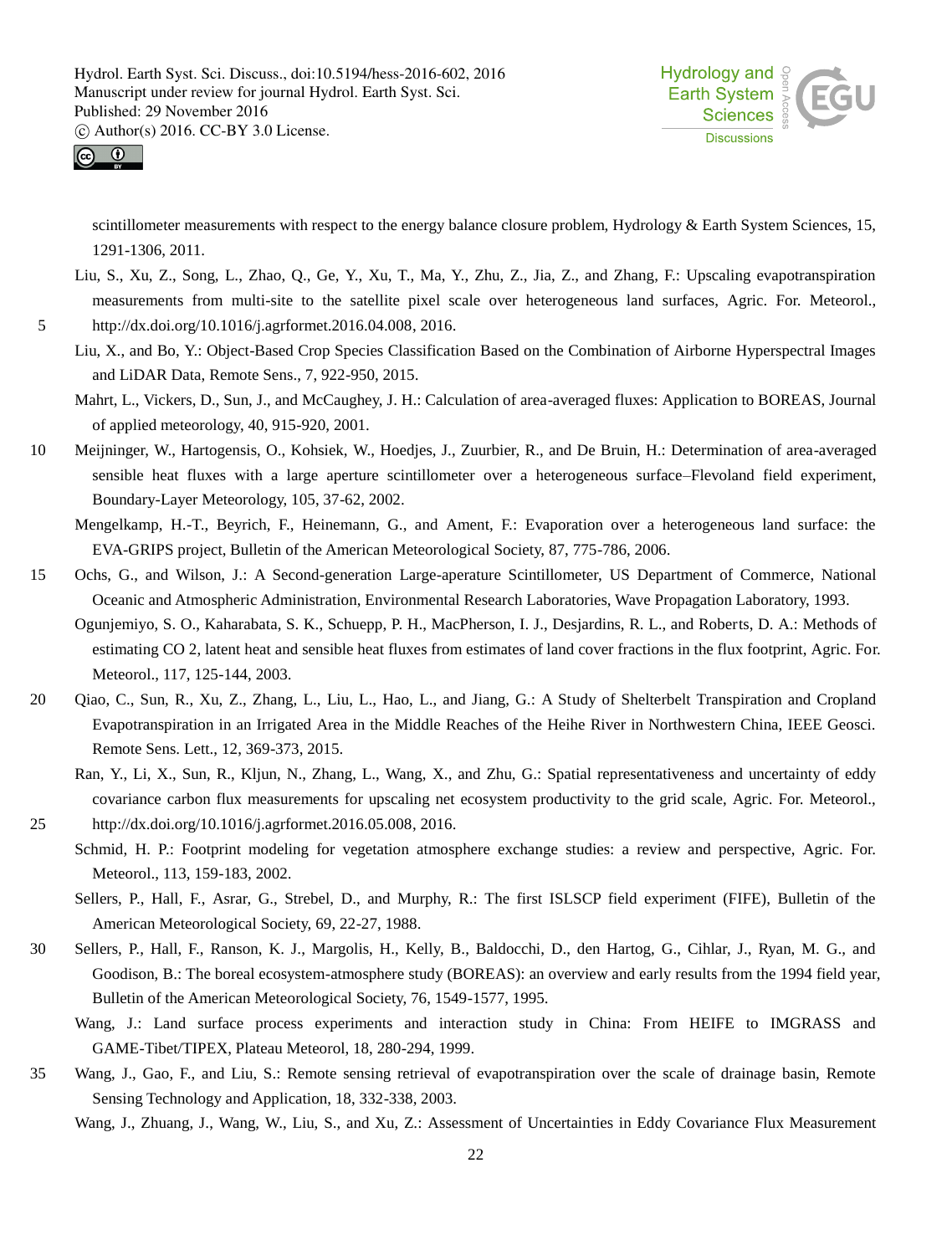



Based on Intensive Flux Matrix of HiWATER-MUSOEXE, IEEE Geoscience and Remote Sensing Letters, 12, 259-263, 2015.

- Xiao, Q., and Wen, J.: HiWATER: visible and near-infrared hyperspectral radiometer (29th, June, 2012), Heihe Plan Science Data Center, doi:10.3972/hiwater.012.2013.db, 2013.
- 5 Xiao, Q., and Wen, J.: HiWATER: Airborne LiDAR raw data in the middle reaches of the Heihe River Basin, Heihe Plan Science Data Center, doi:10.3972/hiwater.158.2014.db, 2014.
	- Xu, Z., Liu, S., Li, X., Shi, S., Wang, J., Zhu, Z., Xu, T., Wang, W., and Ma, M.: Intercomparison of surface energy flux measurement systems used during the HiWATER-MUSOEXE, Journal of Geophysical Research: Atmospheres, 118, 13140-13157, 2013.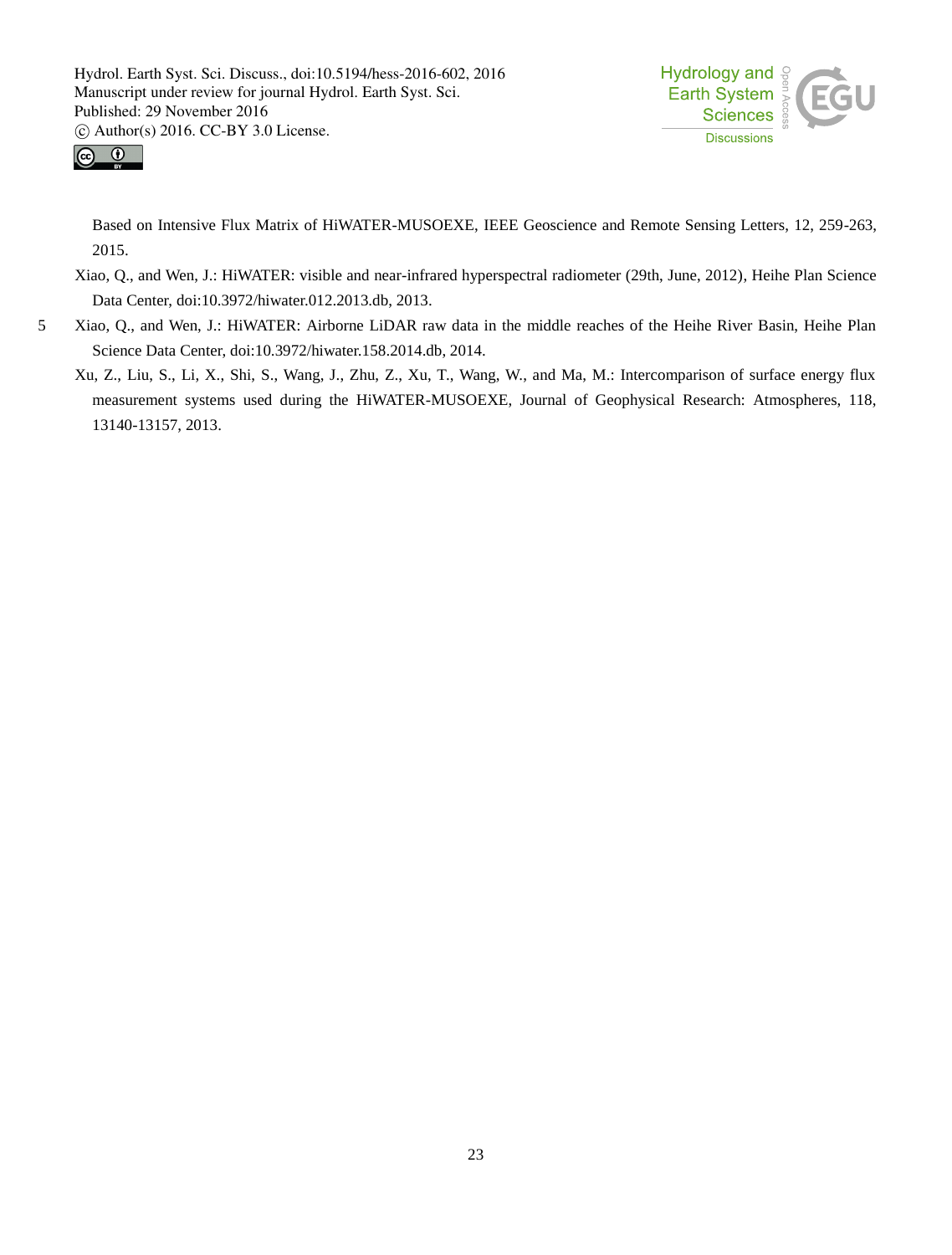



| Site No. | Longitude $(9)$ | Latitude $( \hat{ } )$ | Elevation (m) | Sensor height (m)     | Surface type     |
|----------|-----------------|------------------------|---------------|-----------------------|------------------|
|          | 100.3582        | 38.8932                | 1552.75       | 3.8                   | Vegetables       |
| 2        | 100.35406       | 38.88695               | 1559.09       | 3.7                   | Maize            |
| 3        | 100.37634       | 38.89053               | 1543.05       | 3.8                   | Maize            |
| 4        | 100.35753       | 38.87752               | 1561.87       | 4.2/6.2 after 19 Aug. | Residential area |
| 5        | 100.35068       | 38.87574               | 1567.65       | 3.0                   | Maize            |
| 6        | 100.3597        | 38.87116               | 1562.97       | 4.6                   | Maize            |
| 7        | 100.36521       | 38.87676               | 1556.39       | 3.8                   | Maize            |
| 8        | 100.37649       | 38.87254               | 1550.06       | 3.2                   | Maize            |
| 9        | 100.38546       | 38.87239               | 1543.34       | 3.9                   | Maize            |
| $10\,$   | 100.39572       | 38.87567               | 1534.73       | 4.8                   | Maize            |
| 11       | 100.34197       | 38.86991               | 1575.65       | 3.5                   | Maize            |
| 12       | 100.36631       | 38.86515               | 1559.25       | 3.5                   | Maize            |
| 13       | 100.37841       | 38.86076               | 1550.73       | 5.0                   | Maize            |
| 14       | 100.3531        | 38.85867               | 1570.23       | 4.6                   | Maize            |
| 15       | 100.37223       | 38.85555               | 1556.06       | 4.5/34                | Maize            |
| 16       | 100.36411       | 38.84931               | 1564.31       | 4.9                   | Maize            |
| 17       | 100.36972       | 38.8451                | 1559.63       | 7.0                   | Orchard          |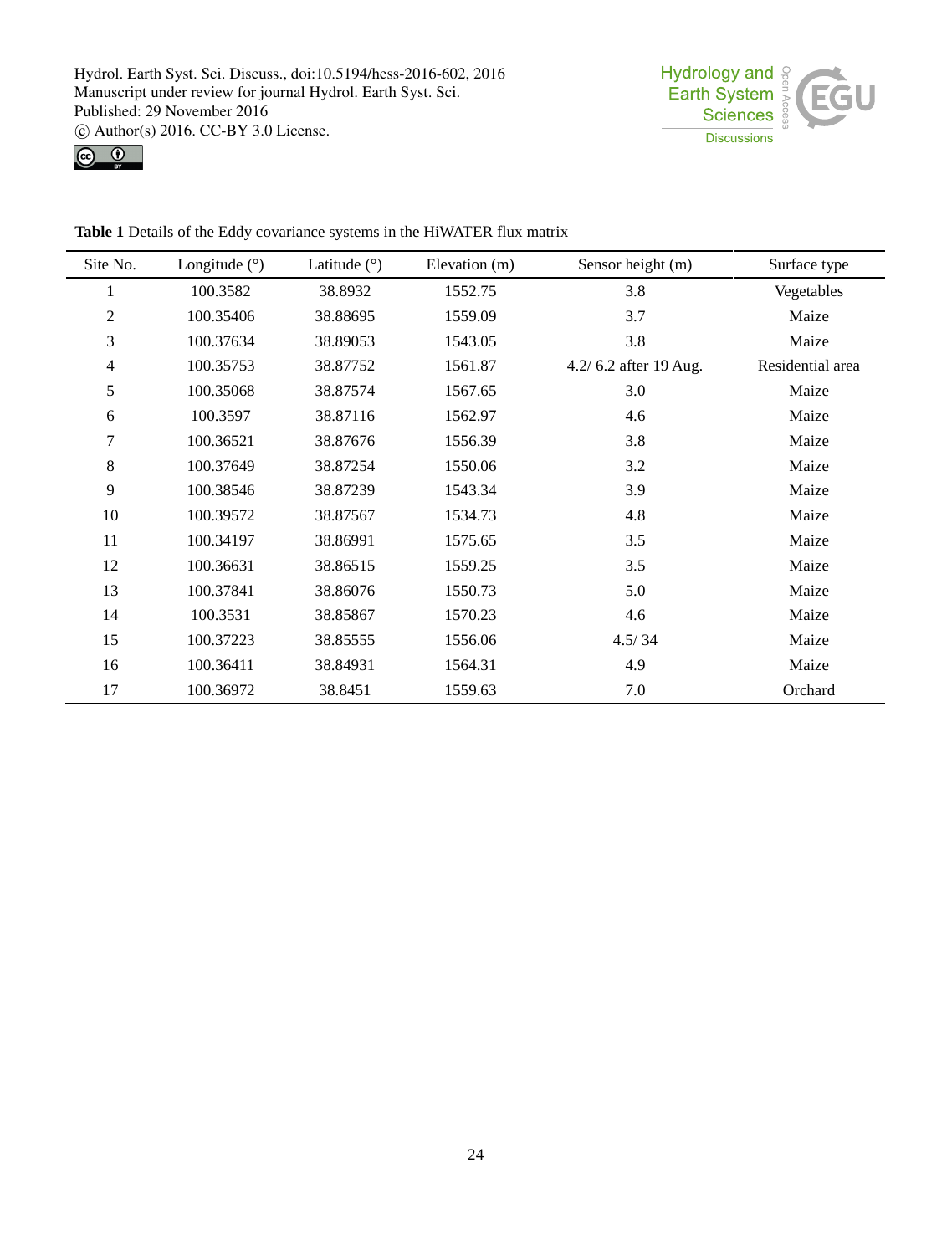



**Table 2** Details of the Large Aperture Scintillometers in the HiWATER flux matrix

| Site                                                                           | Longitude $( \hat{ } )$ | Latitude $( \hat{\theta} )$ | LAS type      | Path length $(m)$                                                                                  | Effective height (m) |
|--------------------------------------------------------------------------------|-------------------------|-----------------------------|---------------|----------------------------------------------------------------------------------------------------|----------------------|
|                                                                                | North 100.35090         | 38.88413                    | <b>BLS900</b> | 3256                                                                                               | 33.45                |
| LAS <sub>1</sub>                                                               | South 100.35285         | 38.85470                    | <b>RR9340</b> | 3256                                                                                               | 33.45                |
| LAS <sub>2</sub>                                                               | North 100.36236         | 38.88256                    | <b>BLS900</b> | 2841<br>33.45<br>2841<br>33.45<br>3111<br>33.45<br>3111<br>33.45<br>1854<br>22.45<br>1854<br>22.45 |                      |
|                                                                                | South 100.36171         | 38.85717                    | <b>BLS450</b> |                                                                                                    |                      |
|                                                                                | North 100.37319         | 38.88338                    | <b>BLS900</b> |                                                                                                    |                      |
| LAS <sub>3</sub>                                                               | South 100.37223         | 38.85555                    | Kipp&zonen    |                                                                                                    |                      |
| North 100.37841<br>38.86076<br>LAS <sub>4</sub><br>South 100,36840<br>38.84682 |                         |                             | <b>BLS450</b> |                                                                                                    |                      |
|                                                                                | RR9340                  |                             |               |                                                                                                    |                      |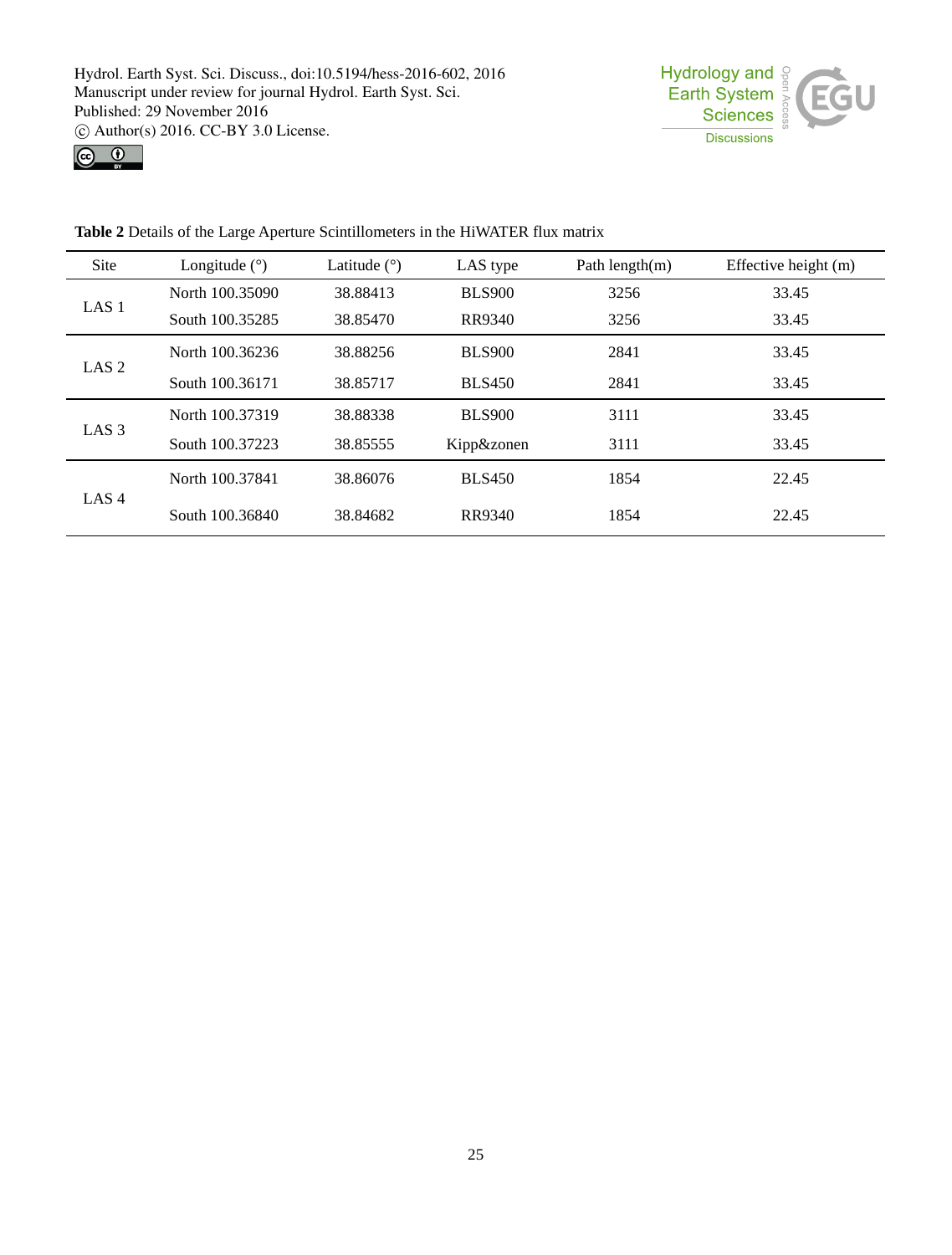



**Table 3** Different statistics between LAS observed flux and EC aggregated flux at LAS sites

| LAS sites        | RMSE [W $m^{-2}$ ] | MBE [W $m^{-2}$ ] | MAPE $[%]$ |
|------------------|--------------------|-------------------|------------|
| LAS <sub>1</sub> | 0.96               | 4.25              | 9.93       |
| LAS <sub>2</sub> | 6.91               | 2.31              | 16.39      |
| LAS3             | 17.63              | $-18.01$          | 31.70      |
| LAS4             | 12.75              | 10.66             | 33.70      |

Remarks:  $RMSE = \sqrt{\sum_{i=1}^{N}}$  $=\int_{0}^{n} \sum_{i=1}^{n} (P_i$ *i*  $RMSE = \sqrt{\sum_i (P_i - Q_i)^2 / n}$ 1  $(P_i - Q_i)^2/n$ , MAPE= $\frac{100}{n} \sum_{i=1}^{n}$  $=\frac{100}{2} \frac{n}{2} \frac{P_i}{P_i}$  $\bar{i}$  *O*  $P_i$ <sup>-O</sup><sub>*i*</sub>  $MAPE = \frac{16}{n}$ 1  $\frac{100}{n} \sum_{i=1}^{n} \frac{|F_i - C_i|}{\overline{O}}$ , MBE= $\sum_{i=1}^{n} (P_i - O_i)$  $=\sum_{i=1}^{n} (P_i$ *i MBE* =  $\sum_i (P_i - O_i) / n$  $\frac{1}{Q}$   $(P_i-O_i)/n$ ,  $P_i$  is EC aggregated value,  $O_i$  is LAS observed value,  $\overline{O}$  is the

mean measured value, *n* is the number of samples. RMSE is root mean square error, MAPE is mean absolute percentage error, MBE is the mean bias error.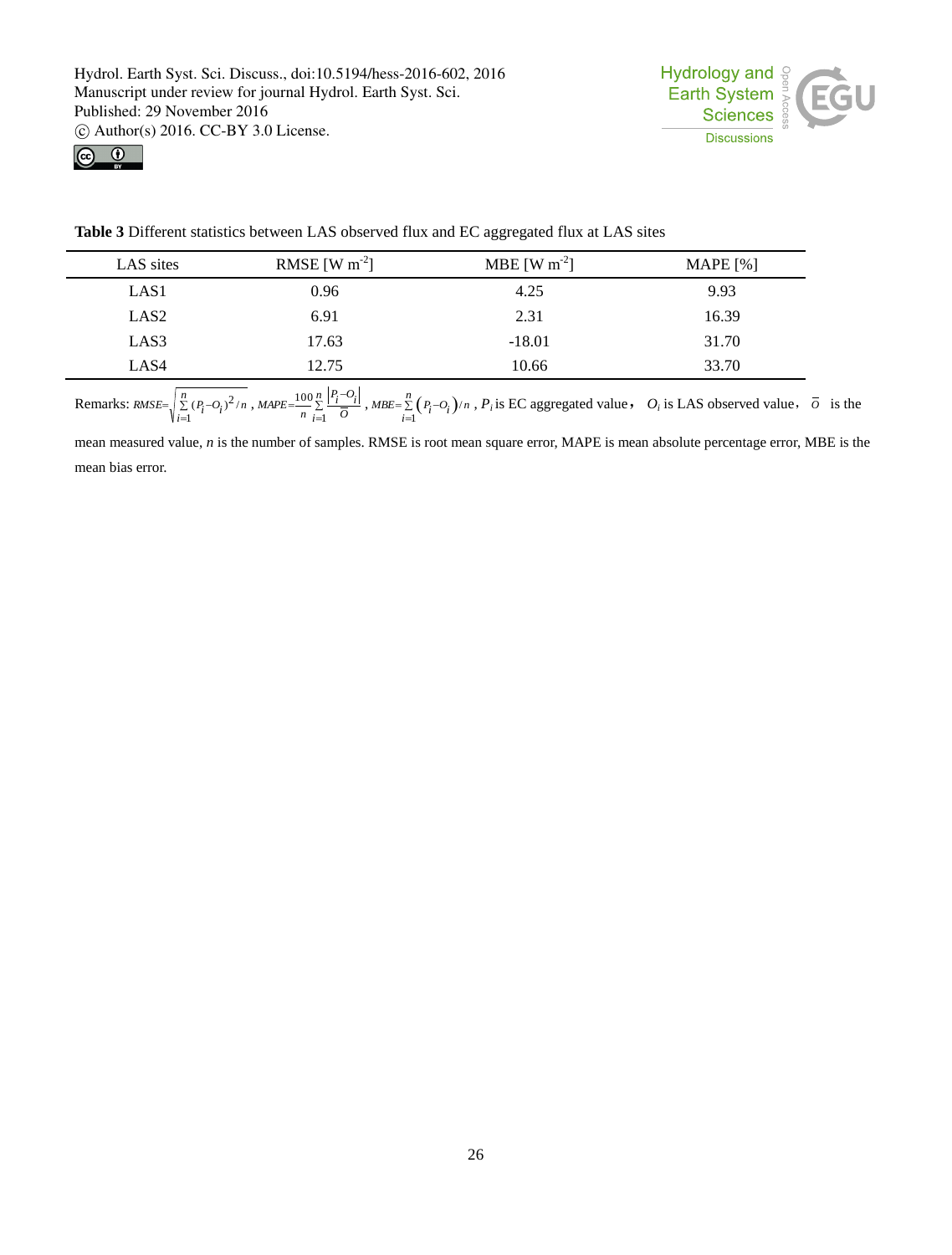



**Table 4** ET for each land cover classes and their proportion of the kernel experimental area ET

|                  | Area               | 2012/06/29        |                 | 2012/06/30        |                 |
|------------------|--------------------|-------------------|-----------------|-------------------|-----------------|
| Land cover class | [km <sup>2</sup> ] | ET $[m^3 d^{-1}]$ | ET proportion   | ET $[m^3 d^{-1}]$ | ET proportion   |
|                  |                    |                   | of total ET [%] |                   | of total ET [%] |
| Maize            | 17.42              | 138434.21         | 81.61           | 127241.13         | 83.20           |
| Woods            | 1.96               | 12775.93          | 7.53            | 12587.64          | 8.23            |
| Vegetables       | 1.20               | 8275.22           | 4.88            | 7484.52           | 4.89            |
| Non-vegetation   | 3.62               | 10141.41          | 5.98            | 5635.12           | 3.68            |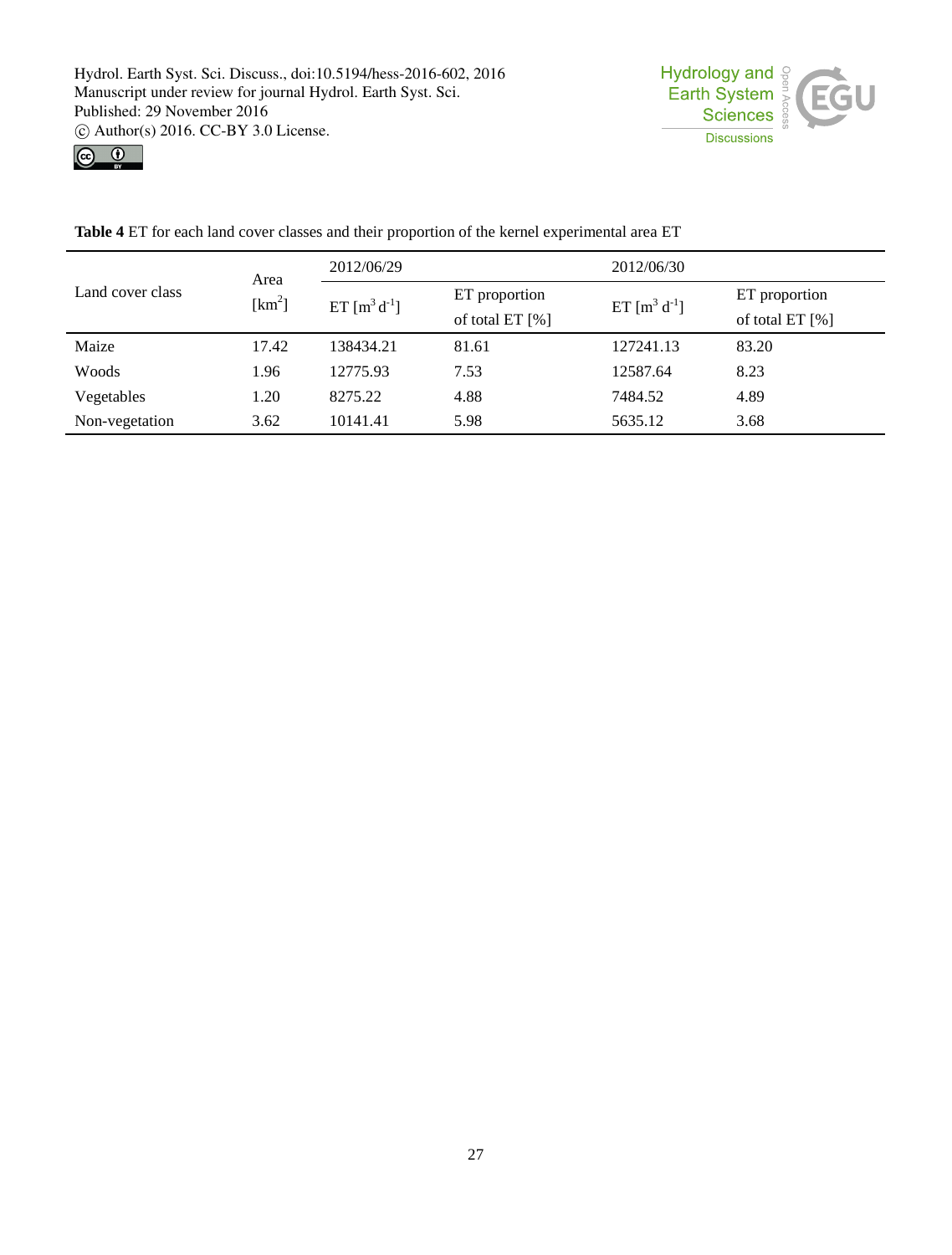



Date Method Mean daily ET Land cover class Maize Non-vegetation Vegetables Woods 2012/06/29 EC aggregation 6.90 7.95 2.80 6.92 6.53 Modified P-M 5.26 5.88 2.58 4.88 5.12 2012/06/30 EC aggregation 6.30 7.30 1.56 6.26 6.43 Modified P-M 5.18 5.78 2.55 4.80 5.11

**Table 5** Comparison of the daily ET estimated from remote sensing data and multiple EC flux measurements (unit: mm  $d^{-1}$ )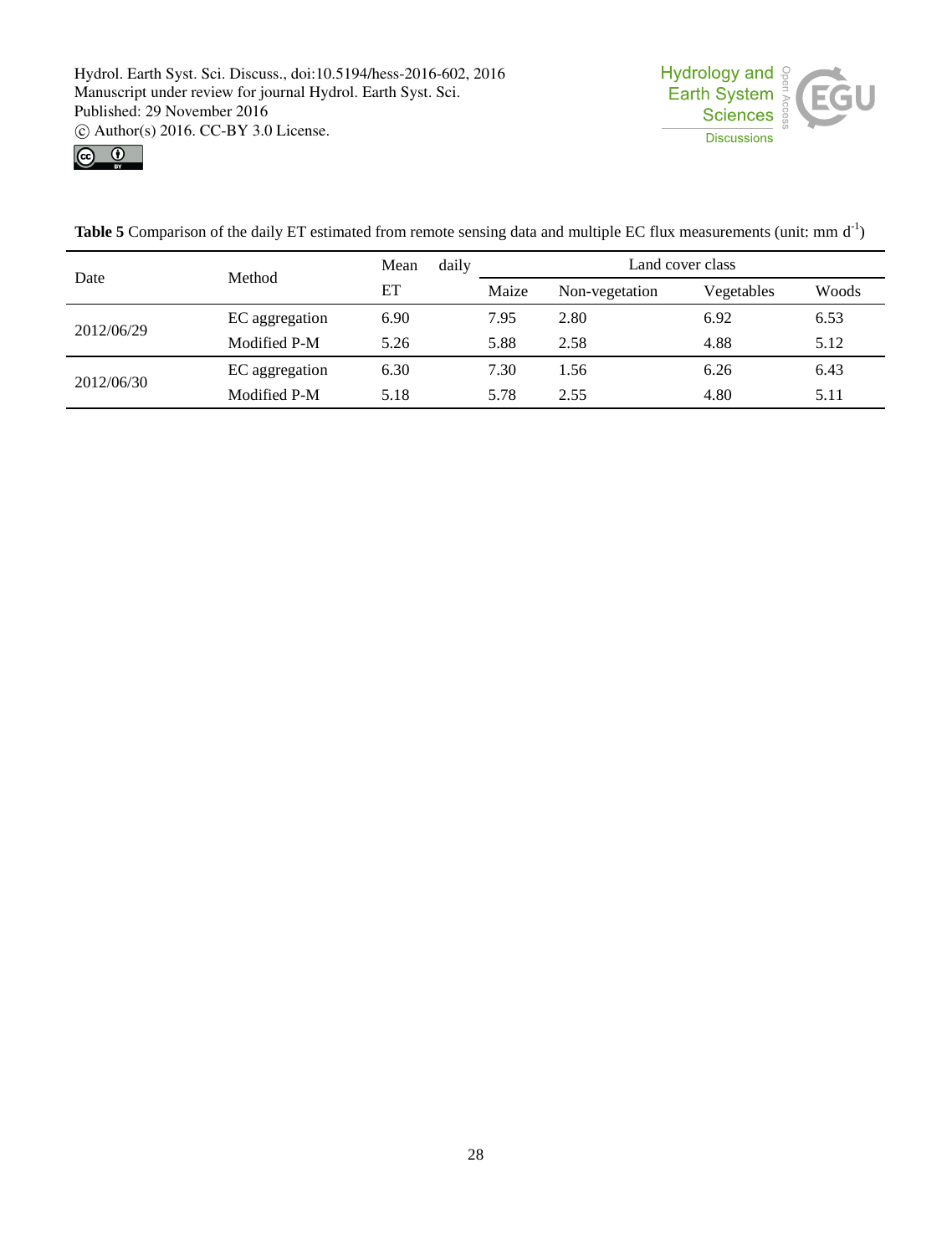



**Table 6** Comparison of total ET for each land cover class between remotely sensed ET product and EC aggregated ET (unit:

 $m^3 d^{-1}$ , %)

| Land           | 2012/06/29       |                 |                      | 2012/06/30       |                 |                      |
|----------------|------------------|-----------------|----------------------|------------------|-----------------|----------------------|
| cover class    | EС<br>aggregated | $P-M$<br>Method | Under-<br>estimation | EС<br>aggregated | $P-M$<br>Method | Under-<br>estimation |
| Maize          | 57589            | 42619           | 25.99                | 52881            | 41897           | 20.77                |
| Vegetables     | 2349             | 1658            | 29.42                | 2125             | 1631            | 23.25                |
| Woods          | 7431             | 5820            | 21.68                | 7317             | 5816            | 20.51                |
| Non-vegetation | 4304             | 3960            | 7.98                 | 2398             | 3917            | $-63.36$             |
| All classes    | 71673            | 54057           | 24.58                | 64721            | 53261           | 17.71                |

remark: "Underestimation" denotes the ratio of the difference between remotely sensed ET products and EC aggregated ET to the EC

aggregated ET value in percent, unit: [%].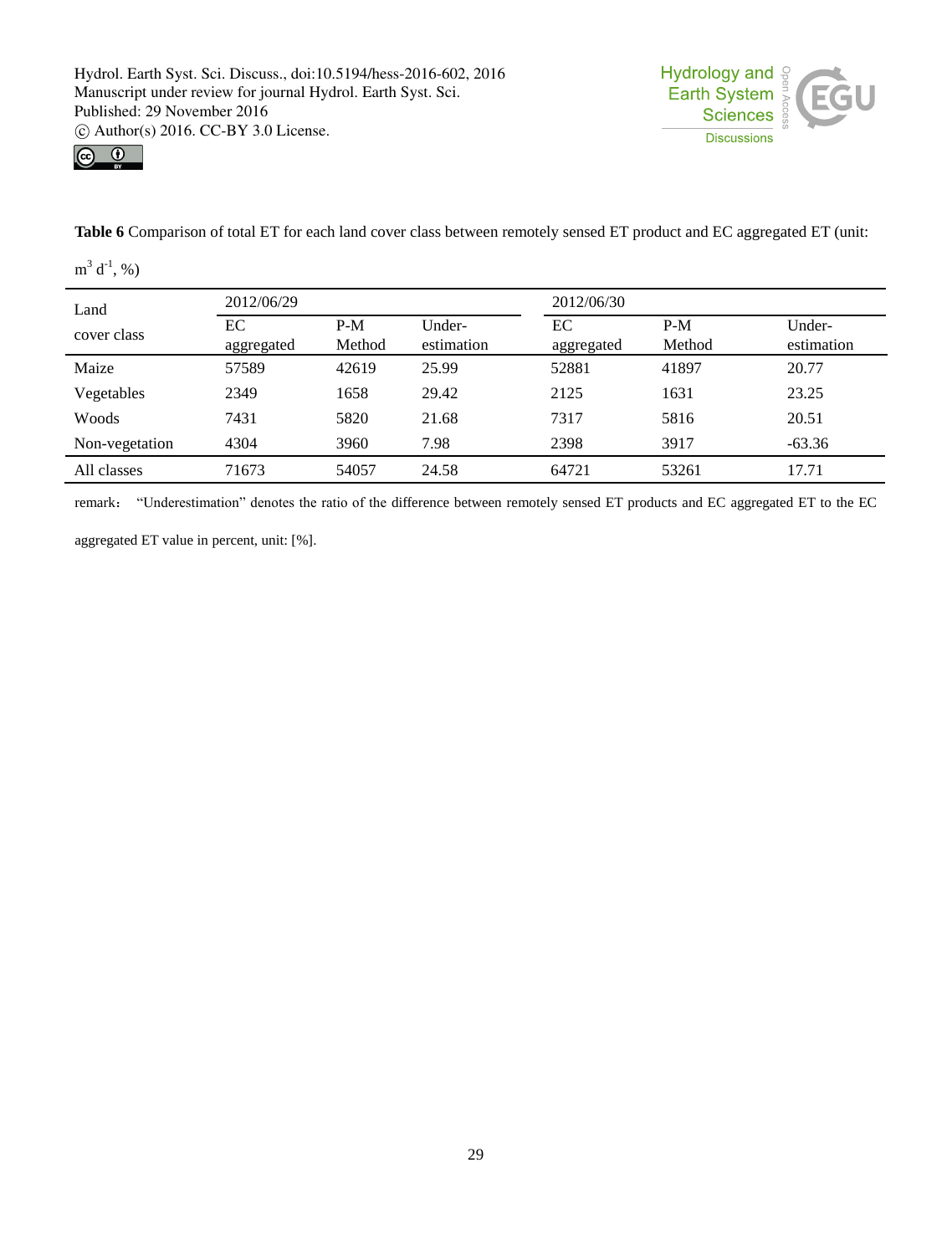





**Fig. 1** Schematic illustration of processing steps; LC = land cover class; SA = source area; H = sensible heat flux; LE = latent heat flux; ET = evapotranspiration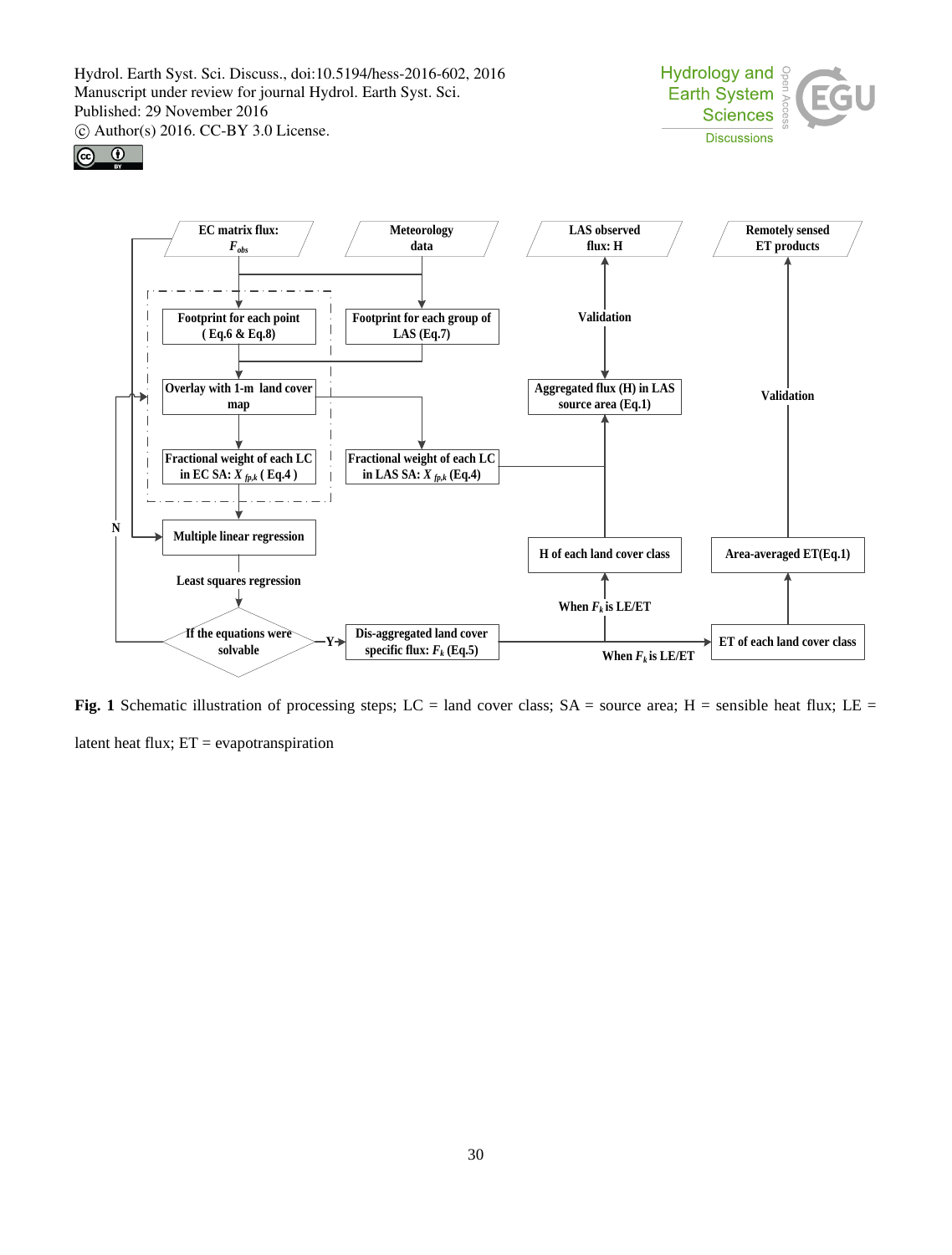





**Fig. 2** (a) Diurnal cycle of the sensible heat fluxes and (b) daily ET between different sites on 29 and 30 June, 2012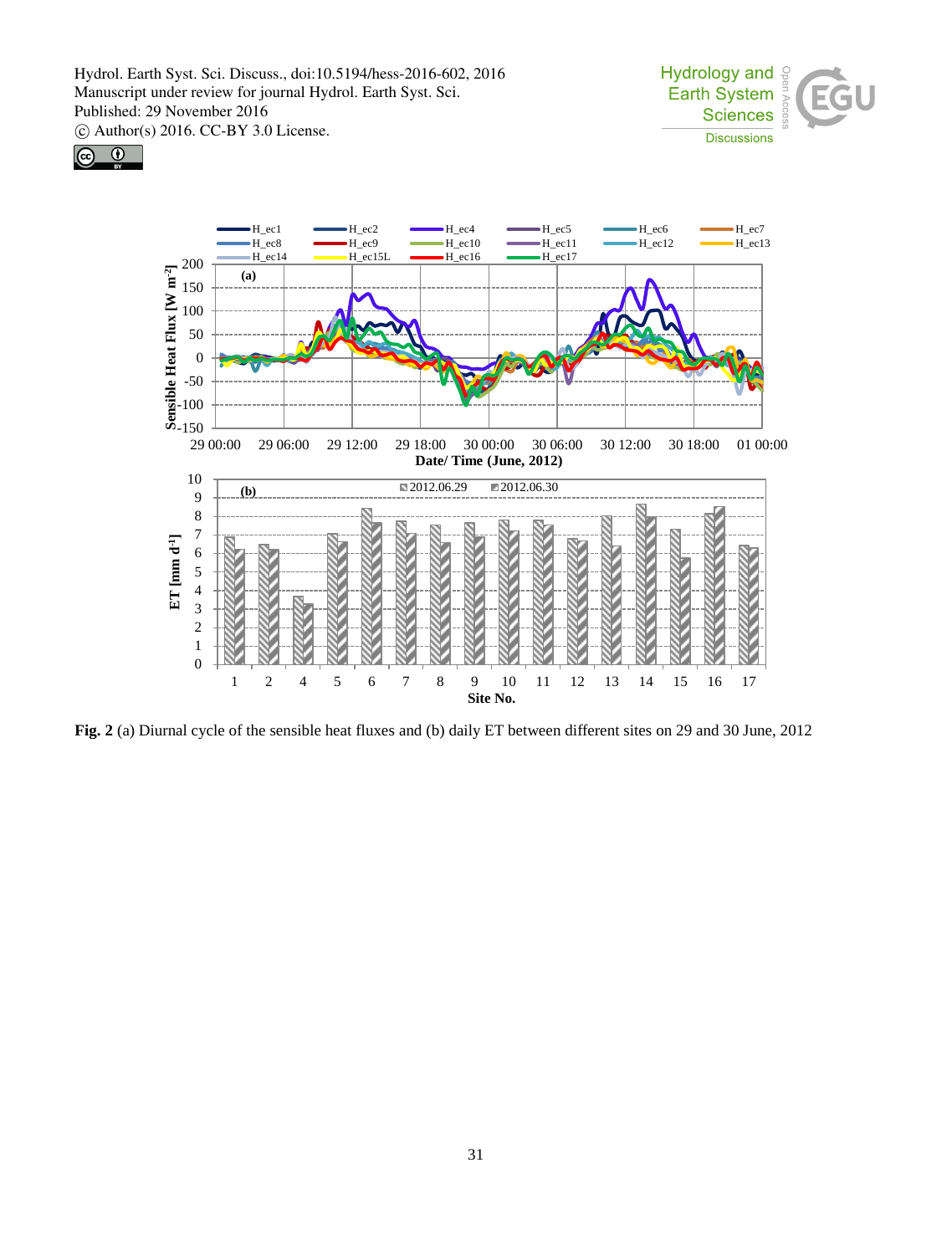





**Fig. 3** The land cover map of the kernel experiment area of HiWATER 2012. The small red circles represent the 90 % flux contribution source area of EC sites, and the large blue circles covering different land cover classes indicate the source area of LAS sites on 29 June 2012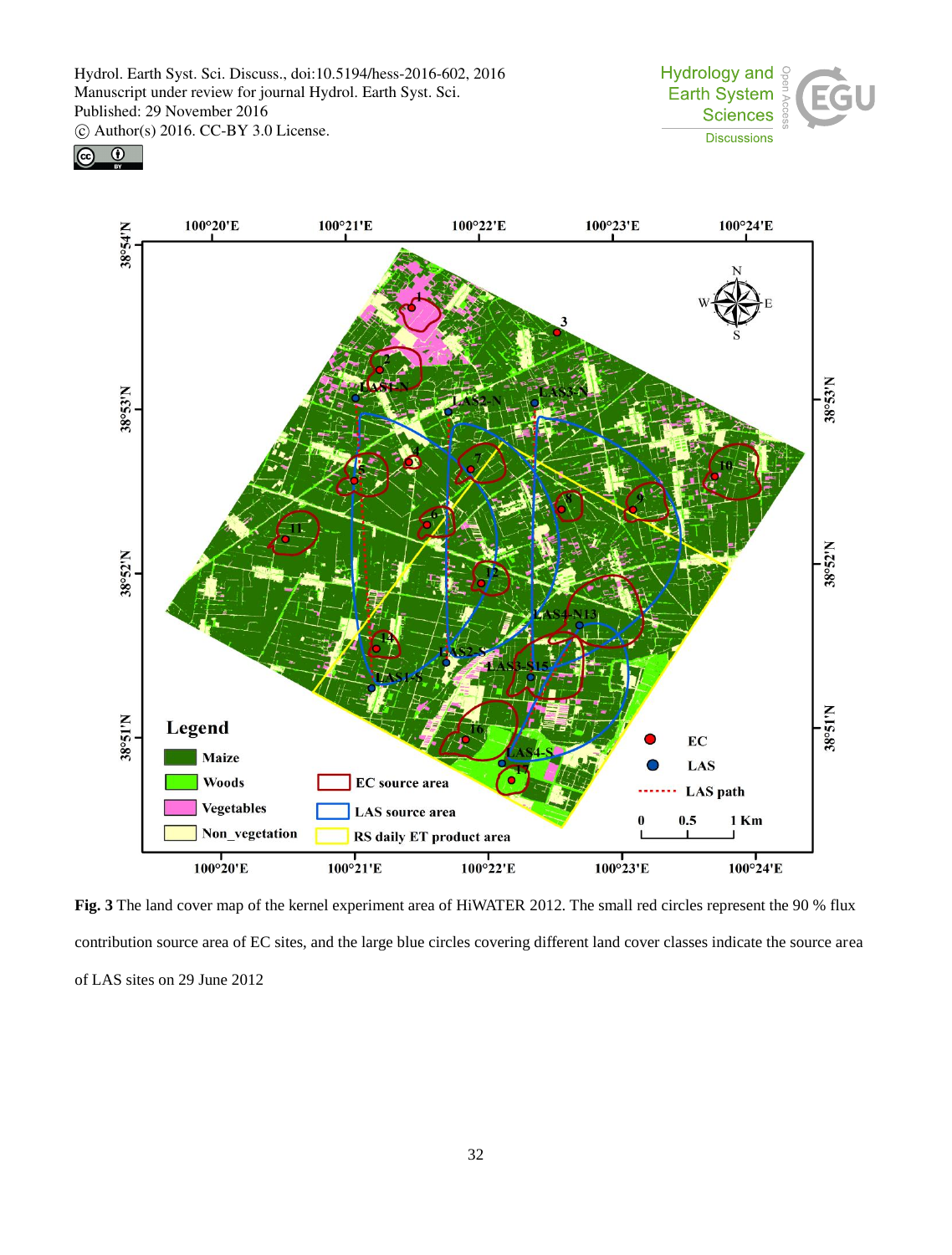





**Fig. 4** The fractional weight of each land cover classes in the daily averaged flux footprint of each EC flux measurements on 29 and 30 June 2012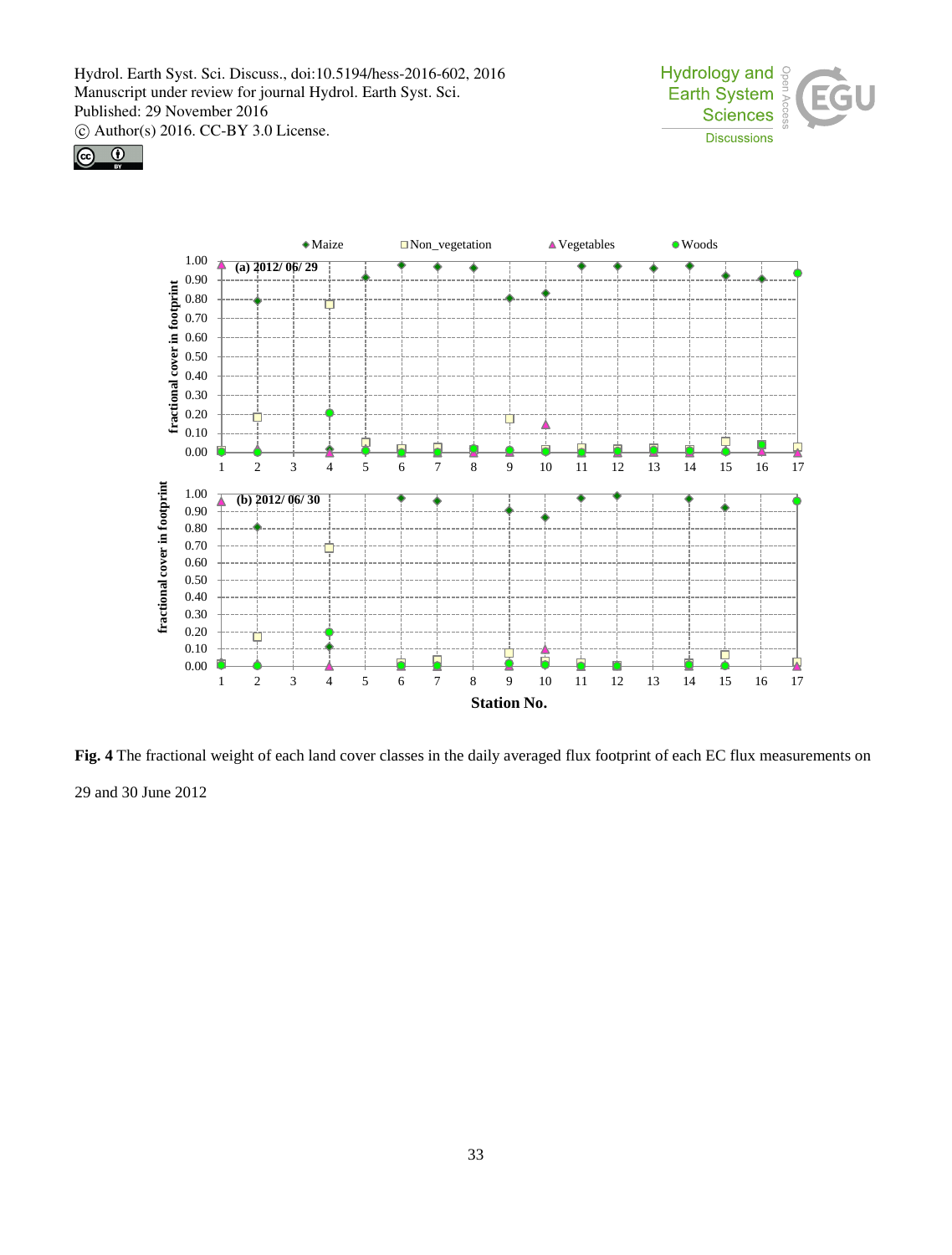





Fig. 5 The diurnal cycle of the sensible heat flux for each land cover classes on 29 and 30 June 2012 (*Hm, Hnon, Hv, Hw* indicate the sensible heat flux for maize, non-vegetation, vegetable and woods types, respectively )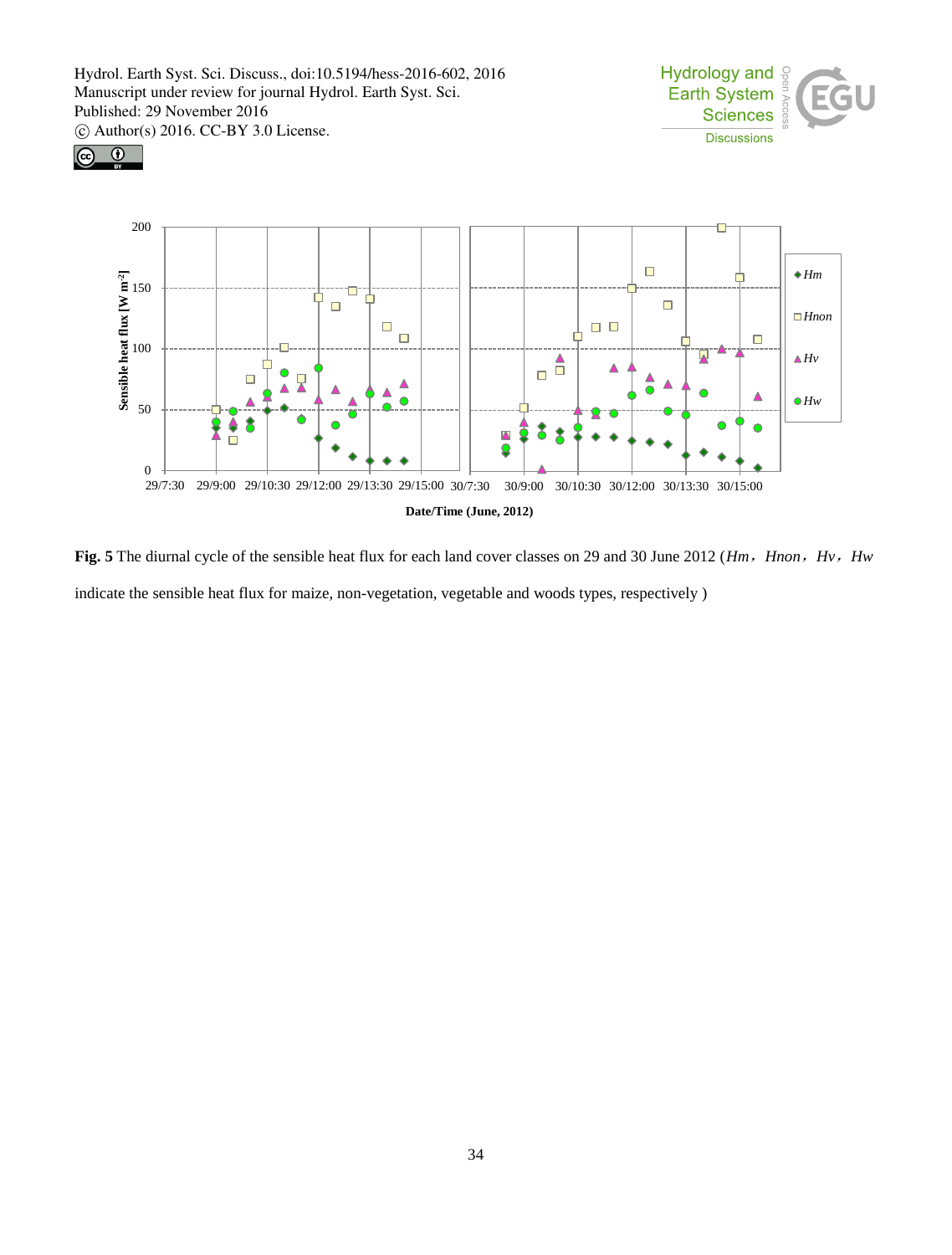





**Fig. 6** The comparison between LAS observed fluxes (X axis) and EC aggregated fluxes (Y axis)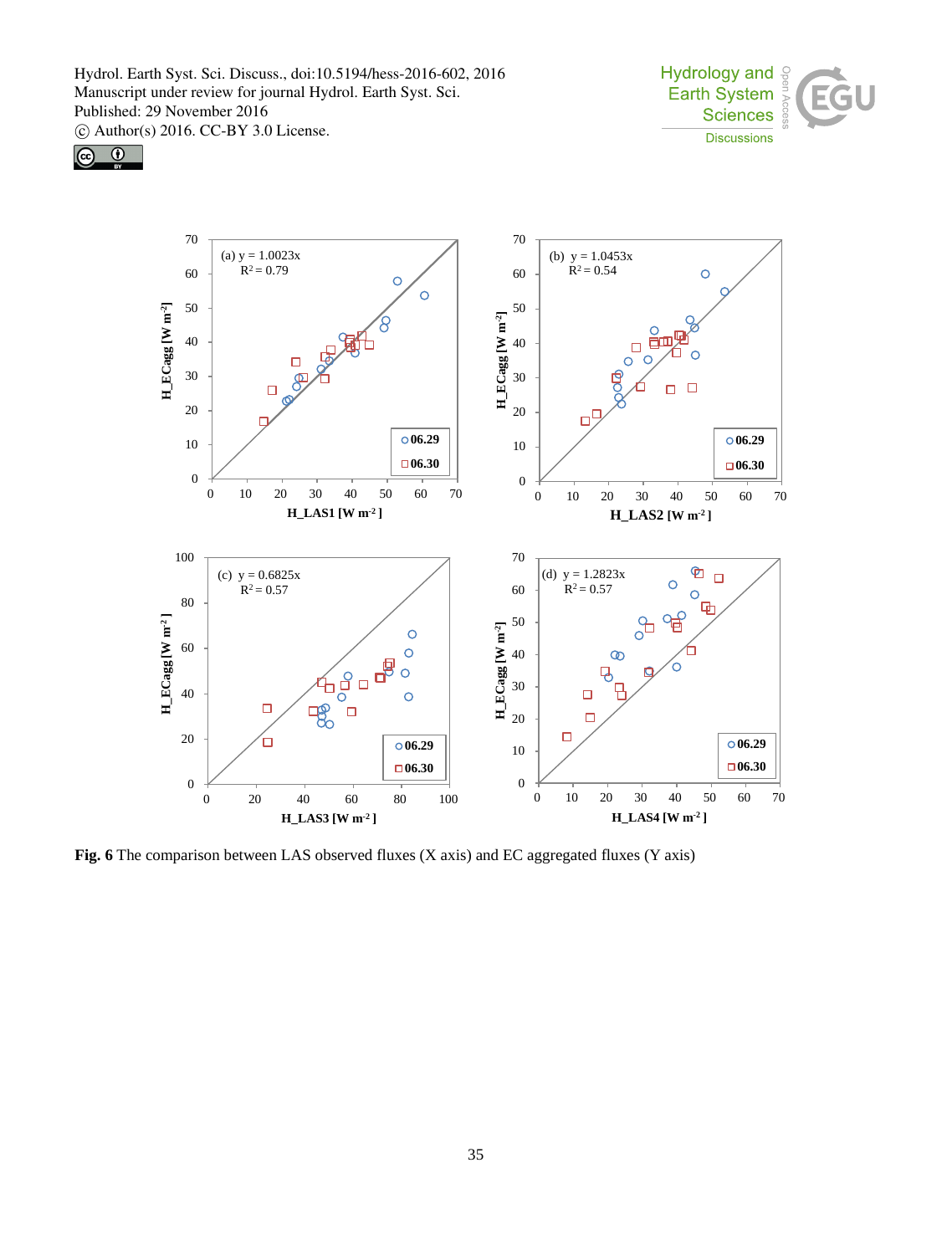





**Fig. 7** The dis-aggregated daily ET of each land covers in the kernel experimental area of HiWATER on 29 and 30 June 2012